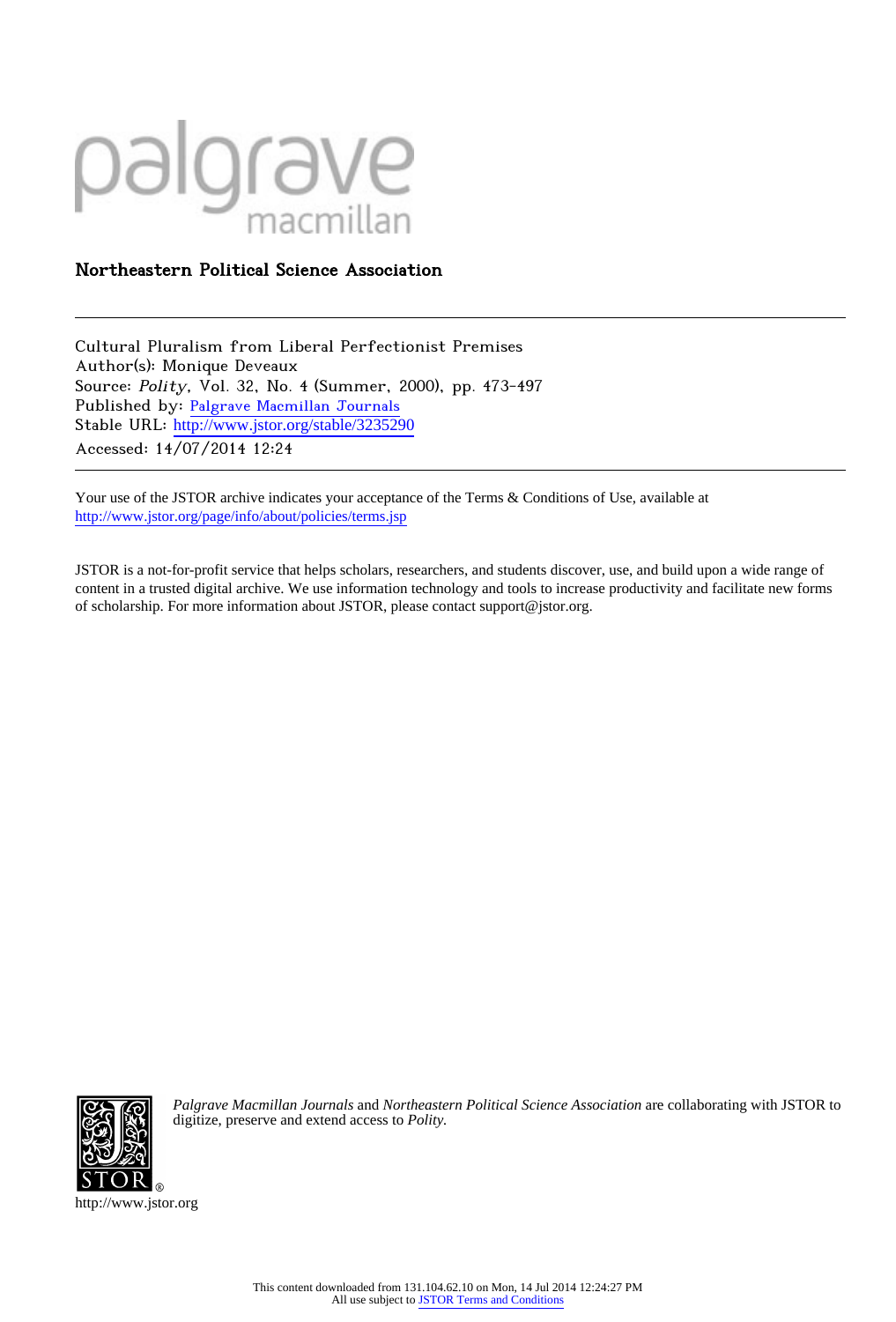# **Cultural Pluralism from Liberal Perfectionist Premises**

## **Monique Deveaux Williams College**

**This article offers a critical assessment of some recent liberal perfectionist arguments for the value of cultural identity and cultural membership, in particular the arguments of Joseph Raz and Will Kymlicka. Because these writers ask how cultural membership and identity may contribute to good lives-and think this a proper question for political philosophy to address-it seems possible that they may more readily contribute to strategies for securing respect and recognition for cultural minorities than other liberals. But although their acknowledgement of the value of cultural identity and membership represents an advance over neutral or political liberal approaches, liberal perfectionists are mistaken in viewing these features as important primarily insofar as they furnish agents with the capacities and contexts necessary for personal autonomy. While this argument may supply reasons for protecting vulnerable cultures that are liberal in character, it precludes the prospect of accommodating non-liberal cultural groups whose practices and beliefs conflict with liberal ideals and sensibilities.** 

**Monique Deveaux is assistant professor of Political Science at Williams College, Williamstown, MA 01267. She teaches and writes on a variety of topics in moral and political theory. Her book Cultural Pluralism and Dilemmas of Justice is to be published by Cornell University Press in late 2000.** 

**Some of the most robust recent arguments in favor of collective rights and protections for cultural minorities in democratic states have come from proponents of a curious hybrid position in political theory: perfectionist liberalism.' Rejecting the suggestion by political liberals that questions of the good can and should be bracketed from politics, liberal perfectionists attempt to develop an account of liberalism that is more sensitive to the ways in which people's attachments and memberships contribute to their well-being. Unlike many other kinds of liberals, liberal perfectionists suggest that a concern with questions about the good life and its require-**

**<sup>1.</sup> Here I adopt the political definition of (state) perfectionism suggested by Jeremy Waldron: "Perfectionism is simply the view that legislators and officials may consider what is good and valuable in life and what is ignoble and depraved when drafting the laws and setting the framework for social and personal relationships." See Waldron, "Autonomy and Perfectionism in Raz's Morality of Freedom," Southern California Law Review 62 (1989): 1102. What I call weakly perfectionist liberalism is the combination of the account of perfectionism offered by Waldron and (certain conceptions of) liberal commitments to personal autonomy, equal respect, and toleration.**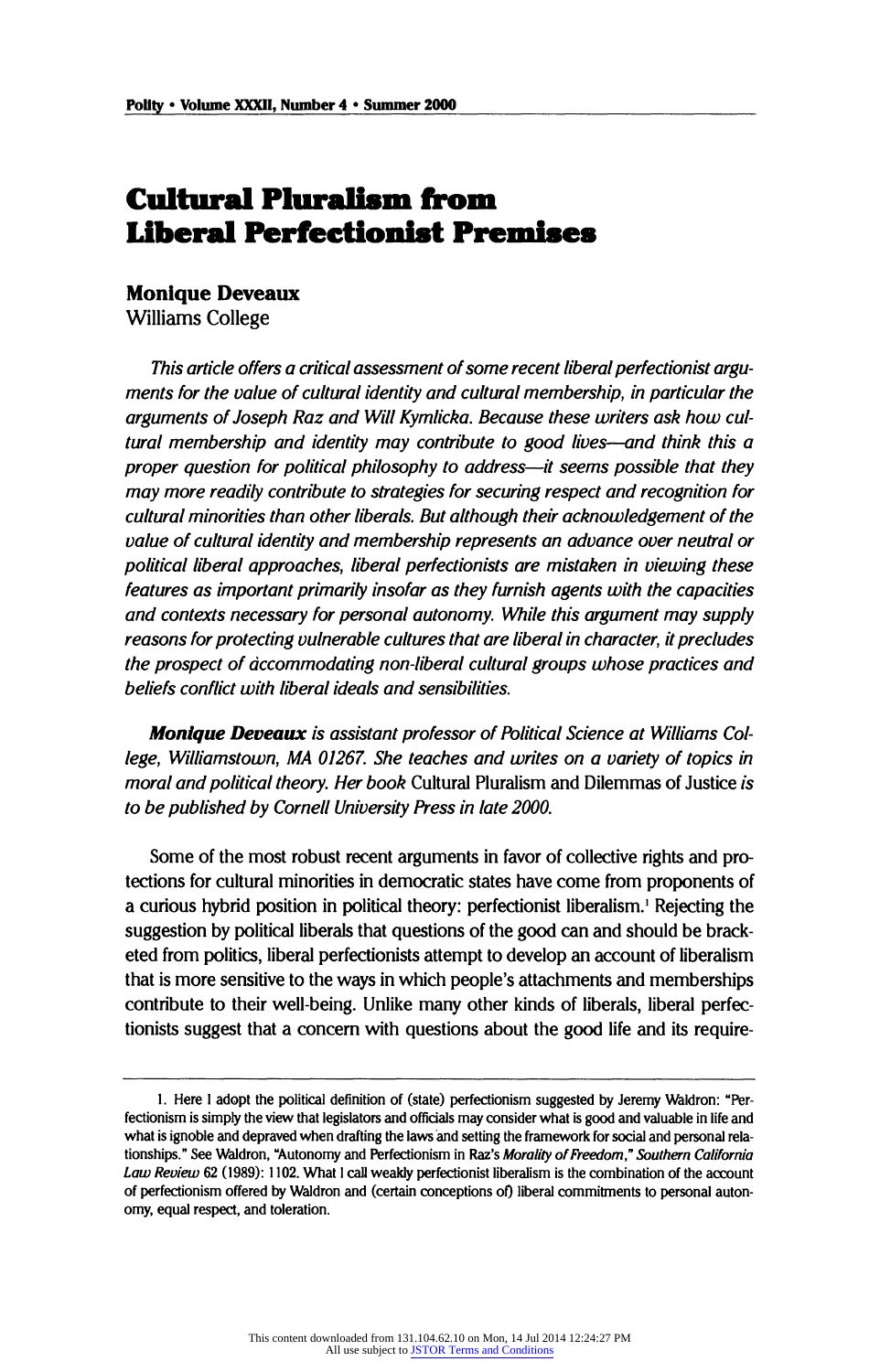**ments leads us to appreciate the importance of cultural identity and cultural membership, and also to consider demands for certain forms of state protections for minority groups. There is of course something paradoxical about such claims. Perfectionist theories are by definition directed towards a particular conception of the good life (or of truth, or moral excellence); how, then, can they possibly point the way to the greater respect for and inclusion of citizens' moral, cultural and social differences? As liberals readily remind us, many perfectionist conceptions of the good are monistic in content and do not readily encourage (indeed, may refuse) respect for differing views of the good. Witness the wave of criticisms of virtue ethicists and communitarians, leading proponents of perfectionist moral theory, for emphasizing shared virtues, traditions, and moral beliefs at the expense of respect for social and ethical diversity (or even of acknowledgement of its importance and ubiquity).2** 

**Paradox notwithstanding, some recent liberal writers have attempted to extend**  the scope of perfectionist thinking by asking how cultural identity and cultural **membership may contribute to human flourishing. In addressing this question and the related matter of which social and political arrangements best protect cultural communities, some liberal perfectionists claim to offer a better response than neu**tral or political liberals—those who, like Rawls, conceive of a "merely" political **liberalism, agnostic on all questions of the good. This paper assesses recent work by liberals who argue that the main value of cultural membership and identity derives from the role these features play in sustaining individual well-being. I address work by Joseph Raz, who explicitly endorses perfectionist liberalism, and Will Kymlicka, whose "comprehensive liberal" concerns (to use Rawls's term) foreground the cultural requirements and preconditions of personal agency and choice. Both committed liberals, these writers nonetheless defend limited liberal protections for certain cultural minorities by citing perfectionist sorts of claims about the role of culture in people's well-being and flourishing. Yet far from raising**  liberal objections to their views, I suggest that both Raz and Kymlicka adopt an **overly liberal account of the significance of cultural identity and group membership, which locates the value of these features in their autonomy-enhancing role. This in turn leads these authors to delimit unnecessarily the scope of respect and accommodation for cultural minorities, and in particular, to reject formal protections for what they view as illiberal cultural groups, whose practices may not support or indeed may undercut members' personal autonomy. A more adequate argument in favor of cultural recognition, I shall argue, must begin from a broader**  (and less liberal )—conception of the value to well-being of religious, ethnic, and **cultural identities and memberships.** 

<sup>2.</sup> Numerous such criticisms have been made of Alasdair MacIntyre's discussion of shared goods and **virtues in After Virtue (Notre Dame, IN.: University of Notre Dame University Press, 1981) and of shared ethical and normative traditions in Whose Justice? Which Rationality? (Notre Dame, IN.: University of Notre Dame University Press, 1988).**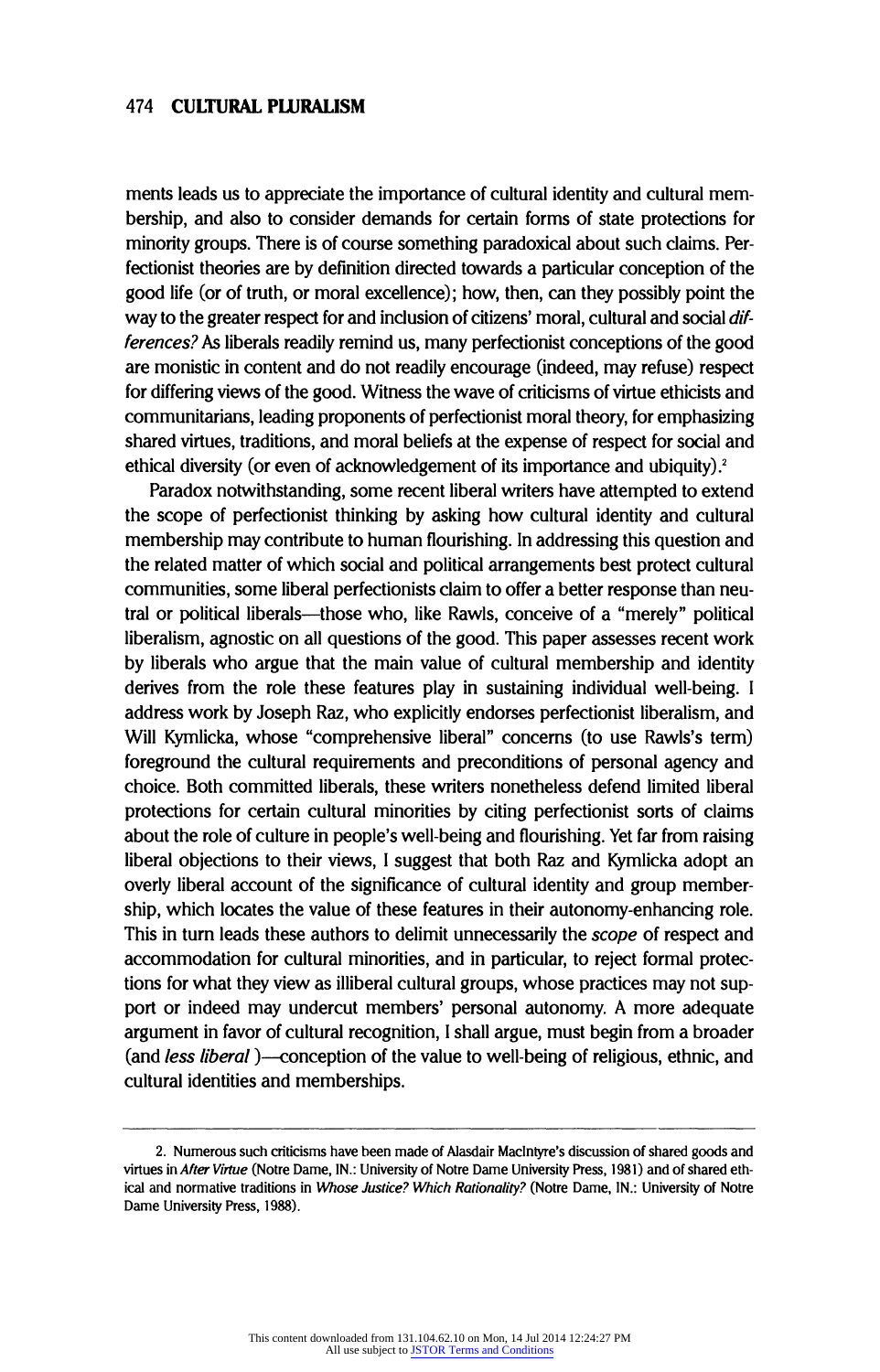**I begin from the provisional assumption that to articulate what is important about cultural membership and identity, if anything, we need to ask how these features contribute to people's well-being. Liberal perfectionist and comprehensive liberal approaches, like perfectionist perspectives more generally, inquire directly about the nature of the good and the requirements of human flourishing. In connection with issues of cultural pluralism, liberal perfectionists and comprehensive liberals may ask why a secure sense of cultural identity seems both emotionally and psychologically valuable for so many people, and whether membership in a stable cultural community is a central component of a good life (and if so, why?). These are questions that many contemporary liberals, most notably proponents of neutral or politicaliberalism, tend to dismiss as inappropriate subjects for liberal justice in plural societies. Rawls specifically eschews discussions of the good in setting out principles and procedures of justice, largely out of the conviction that in plural societies, no comprehensive agreement on the good life is possible.3 While this is surely true, I try to show that we can make a case for the importance of cultural group identity and membership to many people's well-being without requiring or presupposing consensus on substantive norms and ideals. In response to political liberals' insistence that the state should be neutral on all questions of value, I shall argue that this form of state neutrality is problematic in view of increasing demands by cultural and national minorities in liberal democratic states for more formal political recognition and accommodation.** 

**To lay the groundwork for a critical assessment of Raz's and Kymlicka's work, in section I, I take up some familiar liberal objections to moral and state perfectionism and discuss how liberal perfectionists respond to these. This section asks whether**  a philosophical commitment to perfectionism is compatible with respect for social **diversity and cultural pluralism. In section II, I examine Raz's defense of value pluralism and the importance of cultural membership and argue that some aspects of his discussion gesture towards substantive respect and recognition for minority groups. However, as I shall show, Raz only presents some of the reasons why cultural membership and social diversity are valuable and worth protecting, and he links these too closely to the specific liberal ideal of a self-directed life. This in turn leads him to draw the limits of tolerance in the wrong place, and so cuts short the radical potential of his argument. In section III, I take up Kymlicka's "comprehensive liberal" defense of cultural membership rights, including both rights for national cultural minorities and polyethnic rights for other cultural groups. As with Raz, I question whether Kymlicka's account of the value of cultural membership captures the main reasons why cultural communities view these features as central to their well-being. I also ask whether the restrictions he seeks to place on "illiberal" minorities are justifiable. Throughout sections II and III, I introduce other reasons-**

**<sup>3.</sup> John Rawls, Political Liberalism (New York: Columbia University Press, 1993), 15-16.**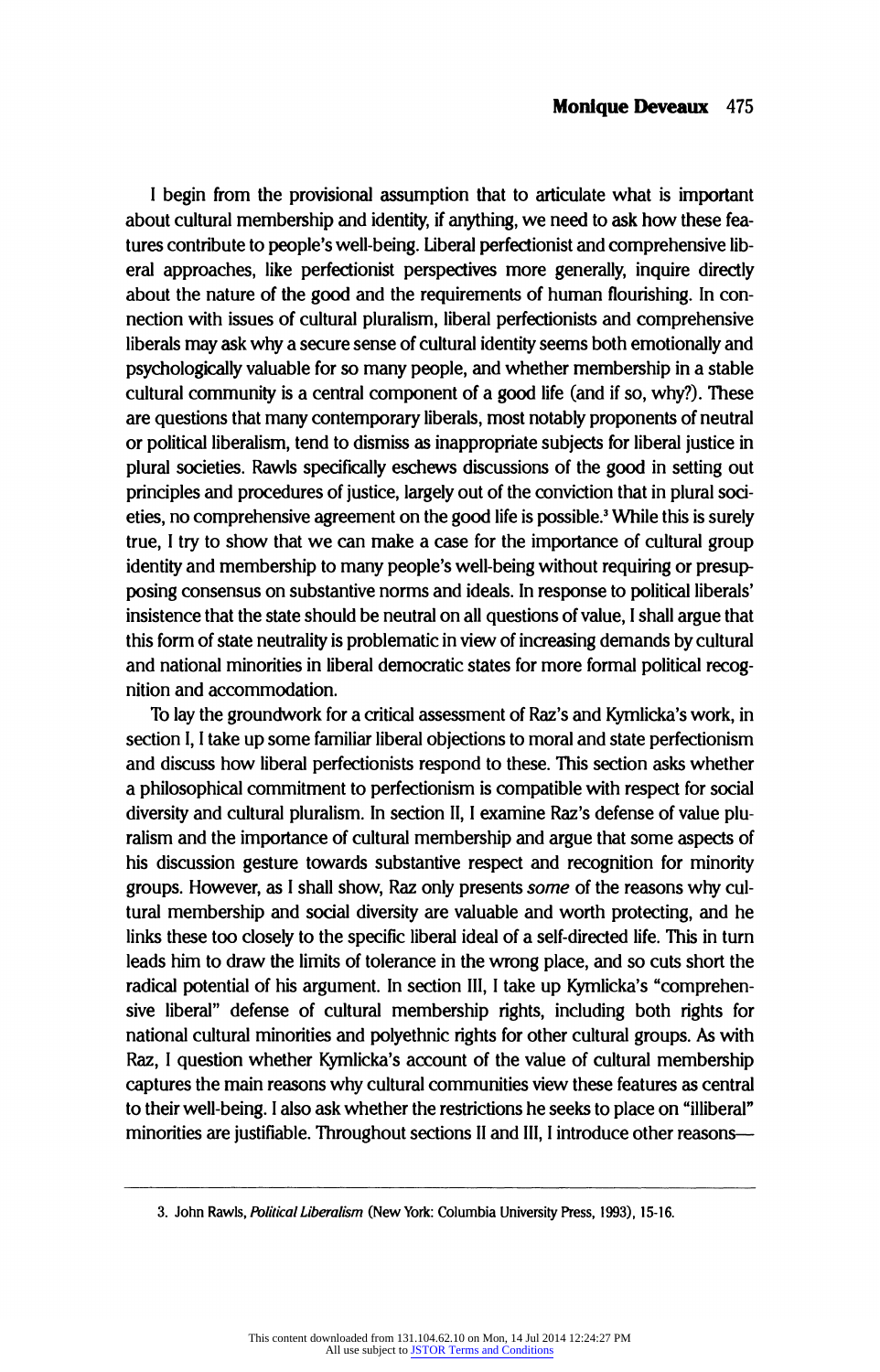**neglected by Raz and Kymlicka-why cultural minorities might merit respect and recognition. Section IV offers some concluding remarks on why perfectionist forms of liberalism may not present the best framework with which to understand the value of cultural identity and membership.** 

# **I. Liberal Objections to Perfectionism**

**Contemporary, contractarian liberals reject both moral and state perfectionism, as exemplified by the diverse perfectionist doctrines of such thinkers as Aristotle,**  Aquinas, and Marx. Moral perfectionism-the idea that we should direct our lives **towards the attainment of some determinate ideal of moral excellence, or of the good-is thought to be incompatible with liberal commitments to value pluralism and toleration. To the extent that a state pursues or imposes ideals of excellence, it is believed to jeopardize the personal autonomy of its citizens, or their freedom to form, revise and pursue their own conceptions of the good. Liberals who insist that the state should refrain from influencing citizens' diverse views of the good and life plans, whether through indirect or coercive means, usually argue in favor of some version of state neutrality. This neutral liberal model, as exemplified by Rawls's political liberalism and Charles Larmore's modus vivendi liberalism, requires that we work out principles and procedures of justice in abstraction from any comprehensive conception of the good.4** 

For political liberals, the idea that we can and should determine a single, objec**tively "best" conception of the good life-or that the state should direct our social, political, and economic institutions towards attaining this ideal-is fundamentally incompatible with commitments to toleration and pluralism. The familiar debate between liberals and virtue ethicists (including communitarians) about the priority of the right versus the priority of the good is the main manifestation of this central dispute in normative political philosophy. Many variants of moral and state perfectionism indeed fail liberalism's basic demands for individual freedom and toleration of diverse views and ways of life. But liberal perfectionists-in contrast to, say, many**  Aristotelian, Platonic, Thomist perfectionists-insist on specifically liberal ideals **such as personal autonomy, ethical diversity and toleration. Crucially, liberal proponents of perfectionism (unlike these other kinds of perfectionists) do not believe that the state should impose on its citizens a single, overarching account of the good. Rather, they are careful to affirm that there are many different but nonetheless valid conceptions of the good, and that it is not the within the proper purview of the state to impose any such conception (regardless of its content). Nonetheless, liberal perfectionists such as Raz part company with contemporary political liberals** 

**<sup>4.</sup> See especially Rawls, Political Liberalism, and Charles Larmore, Patterns of Moral Complexity (Cambridge: Cambridge University Press, 1987).**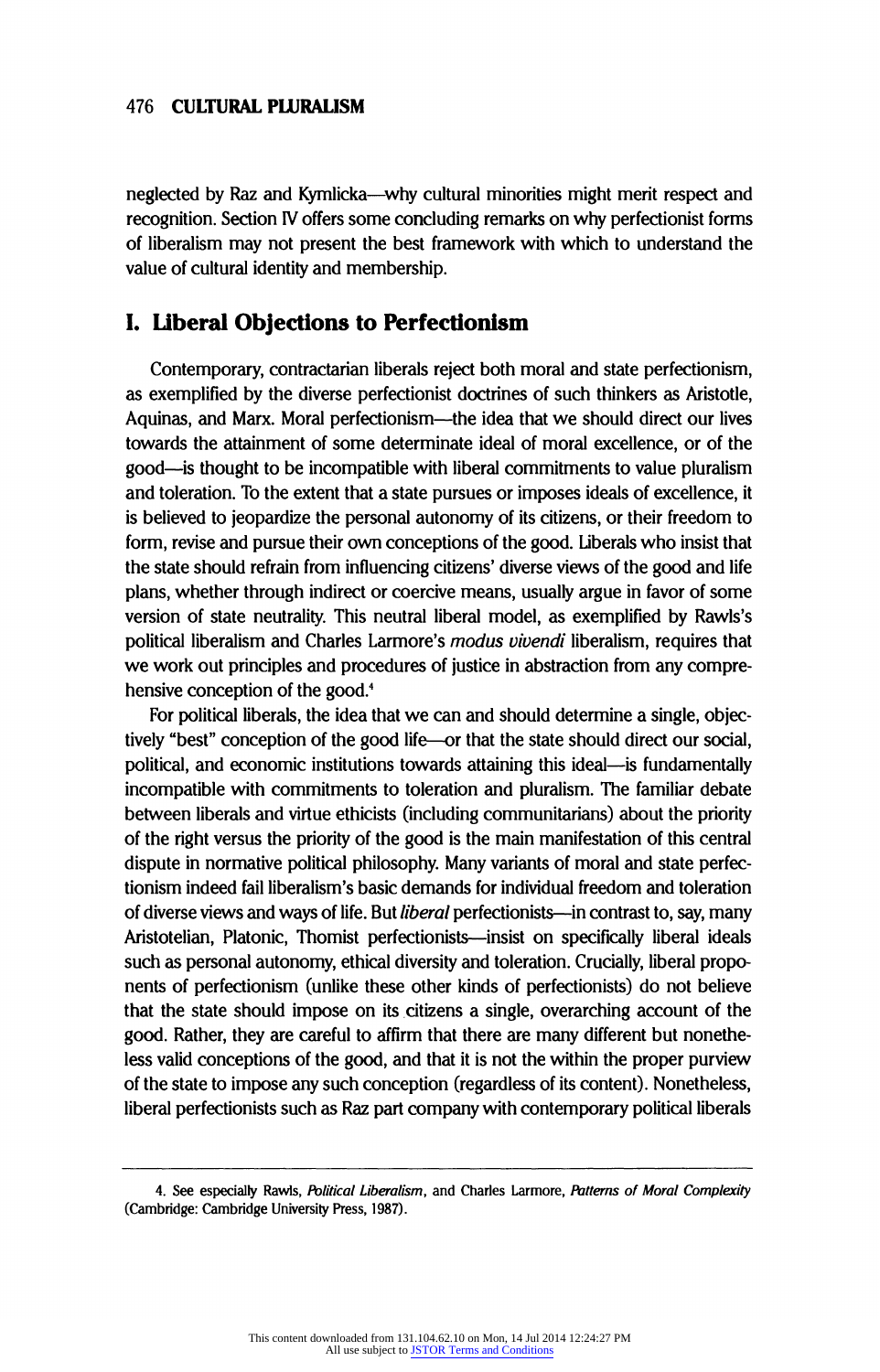**in suggesting both that the state should set constraints on how individuals pursue their own conceptions of the good and that it may legitimately invoke determinate moral principles in doing so.5 As Raz puts it, "there is no fundamental principled inhibition on governments acting for any valid moral reason."6 Liberal perfection**ists, quite unlike political liberals, also see value in the cultivation of shared goods, **moral beliefs, and virtues, and some go so far as to suggest that the state should encourage practices and ways of life it deems valuable and discourage worthless ones.** 

**A number of features, then, distinguish liberal perfectionists from recent neutral or political liberals. Perhaps most obviously, liberal perfectionists do not accept that a conception of justice must be worked out in abstraction from all comprehensive ideals and goods. Moreover, while they readily accept the fact of ethical diversity, liberal perfectionists reject the assumption by some political liberals that citizens' moral and political ideals and values are oftentimes incommensurable. Indeed, they hold out the hope that our plural moral conceptions can cohere in a more substantive way than is supposed by normatively "thin" strategies, such as Rawls's idea of an overlapping consensus. Moreover, liberal perfectionists normally endorse at least limited forms of state perfectionism that political liberals would reject as incompatible with respect for citizens' autonomy. For instance, for many liberal perfectionists the coordination and shaping of citizens' conceptions of the good is fully within the state's purview. Raz, for instance, asks why "I should apply my beliefs about the good life to the conduct of my own life, but not to public policies which affect the fortunes of others," and answers that I should apply them to both.7** 

**An obvious liberal objection even to Raz's moderate liberal perfectionism, with its emphasis on the ideal of personal autonomy, is that it introduces illegitimate forms of state interference in the lives of citizens. This criticism is best articulated by Rawls, who contends in A Theory of Justice that perfectionism is plainly at odds with plural democracies. Rawls rejects strict, teleological perfectionism on the grounds that it invokes highly contestable conceptions of human excellence and of the good life, and so poses a threat to the stability and legitimacy of liberal justice. Perfectionism also violates the precepts of rationality: rational choosers in the original position will reject perfectionist moral and political principles because they rec-**

**<sup>5.</sup> As Raz writes, "people's preferences should be freely pursued only within certain bounds. They should be free to engage in valuable activities, pursuits, and relationships within the limits set by consideration for the interests of others. They should be free to do so because activities, pursuit, and relationships contribute to their well-being. Thus the function of government, besides the provision of a minimal protective net guaranteeing the satisfaction of basic needs, is to demarcate the boundaries of such freedom of action so as to enhance, inasmuch as is in its power, the quality of the options it makes available to people."**  From "Liberalism, Scepticism, and Democracy," in his Ethics and the Public Domain: Essays in the Moral**ity of Law and Politics (Oxford: Clarendon, 1994), 108.** 

**<sup>6.</sup> Joseph Raz, "Facing Up: A Reply," Southern California Law Review 62 (1989): 1230.** 

**<sup>7.</sup> Raz, "Liberalism, Scepticism and Democracy," 103.**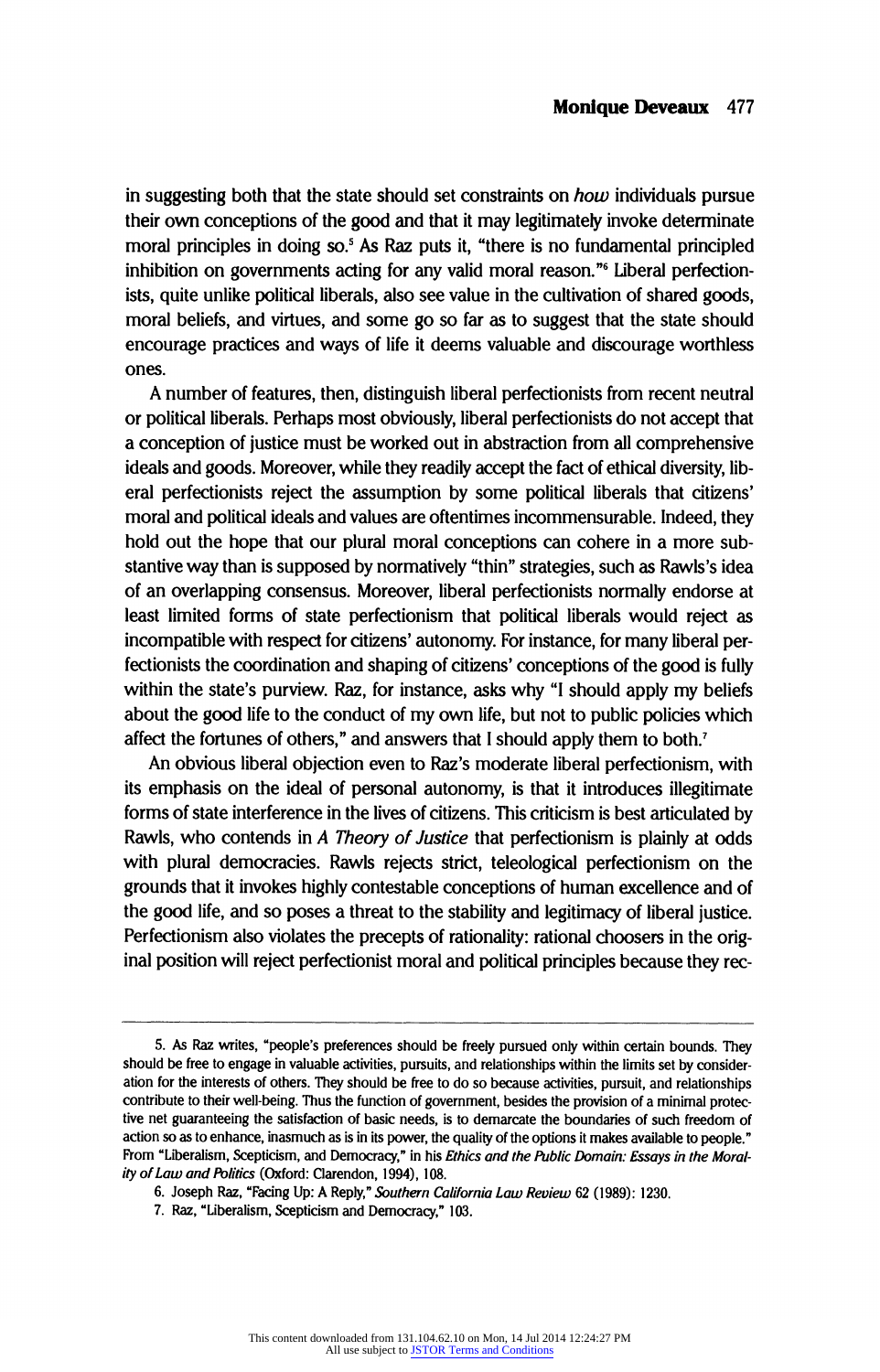**ognize that "they have (or may have) certain moral and religious interests and other cultural ends which they cannot put in jeopardy," and "have no way of knowing that their claims may not fall before the higher social goal of maximizing perfection." Rawls's view allows that the desire to pursue their conception of moral excellence will be among some agents' highest order interests, but rejects the suggestion that it is (or should be) everyone's ideal.8** 

The claim that perfectionism is incompatible with neutral liberal justice is, how**ever, more often expressed pointedly in terms of the irreconcilability of perfectionism and pluralism;9 this is the view with which I am most concerned here. To respect citizens' diverse moral views and also to fulfil the requirements of justice, publicly binding principles must not incorporate any particular comprehensive accounts of the good.'0 But while liberal perfectionists agree that many variants of perfectionism do not respect citizens' different ethical and social beliefs and values, they do not view it as a criticism to which their own theories are vulnerable. To demonstrate why, they employ three main (though not necessarily compatible) strategies, each of which is central to understanding how it is even possible to combine liberal and perfectionist perspectives. The first strategy is to claim that neutral liberals misunderstand what is entailed by perfectionism, as revealed by their readiness to impute coercive tendencies to the perfectionist state-even the liberal perfectionist state. Liberal perfectionists deny that coercion is a necessary feature of perfectionism; they attempt to play up the liberal aspects of their position while distancing it from stricter, hierarchical (and more coercive) forms of perfectionism, such as those concerned with the pursuit of a single or particularly intolerant conception of human excellence and virtue." A second, somewhat contradictory strategy is to offer "corrected" versions of some key liberal conceptions, particularly identity and autonomy, with the partial aim of falsifying neutral liberals' view that citizens' different moral comprehensive views cannot be integrated into political principles and institutions, and so should be set aside.'2 William Galston, a liberal perfectionist, argues that liberals misperceive the nature and potential of liberal community and shared goods, and that citizens in liberal states share much more in the way of public goals than neutraliberals typically admit: "Despite the pluralism of liberal societies, it is perfectly possible to identify a core of civic commitments and competencies the broad acceptance of which undergirds a well-ordered polity. The state has a right to ensure that this core is generally and effectively dissemi-**

**<sup>8.</sup> John Rawls, A Theory of Justice (Cambridge, MA.: Harvard University Press, 1971), 327.** 

**<sup>9.</sup> See for instance Rawls, "The Priority of the Right and Ideas of the Good," Philosophy and Public Affairs 17 (1988): esp. 269.** 

**<sup>10.</sup> See, Rawls, Political Liberalism, 38.** 

**<sup>11.</sup> For an example of this strategy, see Raz, "Facing Up," 1231.** 

**<sup>12.</sup> The contradiction lies in the fact that the first strategy is an attempt to show that liberal perfectionists can comply with such key liberal principles as respect for personal autonomy, while the second presents a case for reformulating certain liberal goods, including autonomy.**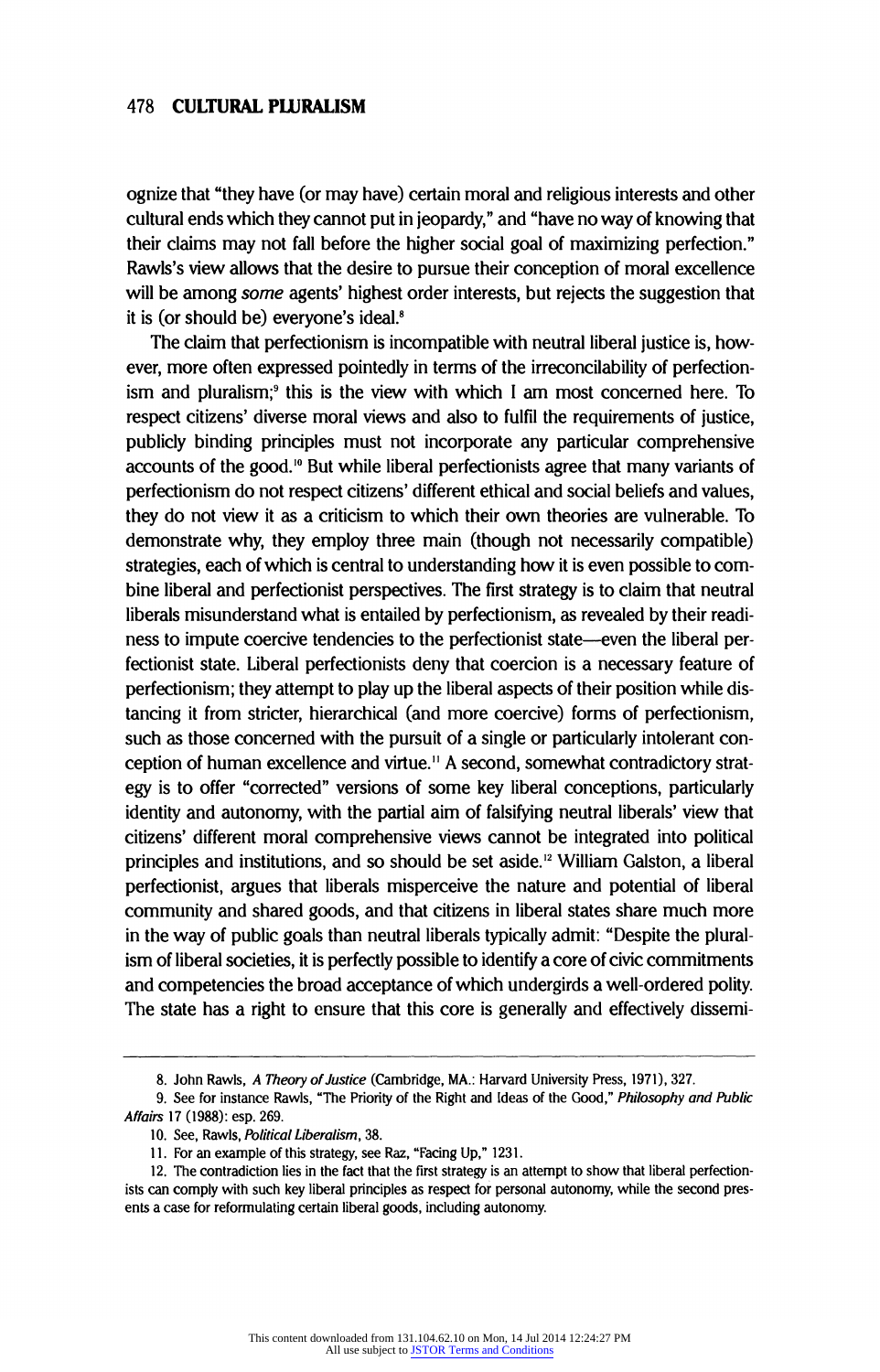**nated."'3 A final strategy is to try to show that neutral liberals themselves covertly**  rely upon a comprehensive conception of the good—that they don't succeed in **securing a "value-free" or neutral account of justice.'4 On liberal perfectionists' view, debates about whether ever to endorse ideals in political life are misguided, since political institutions and practices already reflect certain norms and ideas of the good.'5 Some versions of this claim assert that it is impossible to devise social, economic and political institutions and practices that do not express views about what is valuable about human life, or that do not indirectly favor certain ideals.'6 Instead of seeking ever more neutral premises, some argue that we should seek to establish in an open, democratic fashion which ideals and values we want to shape our social and political arrangements-particularly with respect to questions of social and economic distribution.'7** 

**These three responses by liberal perfectionists to neutral liberals' criticisms of perfectionism form part of the backdrop to Raz's liberal perfectionist defense of rights and protections for cultural groups. To a lesser degree, they also inform Kymlicka's comprehensive liberal defense of collective rights for national minorities and some ethnic minority groups. I now turn to a closer examination of their arguments.** 

**15. For example, J. Donald Moon makes this point in Constructing Community: Moral Pluralism and Tragic Conflicts (Princeton, NJ.: Princeton University Press, 1993), 70-71. Vinit Haksar argues that liberalism presupposes the presence of perfectionist views, especially about human nature and the intrinsic value of**  some forms of life (especially rational human lives) over other life forms, in his Equality, Liberty and Per**fectionism (Oxford: Oxford University Press, 1979).** 

**16. For instance, Michael Walzer asserts that "unless we can identify a neutral starting point from which many different and possibly legitimate moral cultures might develop, we can't construct a proceduralist minimum. But there is no such starting point." Walzer, Thick and Thin: Moral Argument at Home and Abroad (Notre Dame: University of Notre Dame Press, 1994), 14. Another way of expressing this point is suggested by George Sher, who argues that "no government can avoid either nonrationally shaping its citizens' preferences or providing them with incentives. Even if governments do not try to produce these effects, they are bound to occur as unintended consequences of many political arrangements." Sher, "Liberal Neutrality and the Value of Autonomy," Social Philosophy and Policy 12 (1995): 154.** 

17. Martha Nussbaum's work provides an example of this position: she rejects the neutral liberal asser**tion that liberal governments are or can ever be neutral vis-a-vis conceptions of the human good, and suggests that such conceptions already inform most decisions in politicalife; since this is so, we would do better to think about what the requirements of human flourishing are, and to take steps to support these. Nussbaum, "Aristotelian Social Democracy," in Liberalism and the Good, ed. G. M. Mara et al. (London and New York: Routledge, 1990), 212.** 

**<sup>13.</sup> William Galston, Liberal Purposes: Goods, Virtues, and Diversity in the Liberal State (New York: Cambridge University Press, 1991), 255-56.** 

**<sup>14.</sup> It is important to note that contrary to the picture drawn by Raz and some other liberal perfectionists, liberals who reject perfectionist arguments do not rule out the introduction of perfectionist ideals altogether; rather, they believe that these should be restricted to our social and individual activities, not introduced into public life. This is why Kymlicka views the opposition between perfectionism and neutral liberalism as mistaken: "the dispute should perhaps be seen as a choice, not between perfectionism and neutrality, but between social perfectionism and state perfectionism-for the flip side of state neutrality is support for the role of perfectionist ideals and arguments in civil society." Similarly, he writes, "Liberal neutrality does not restrict the scope of perfectionist ideals in the collective activities of individuals and groups." Kymlicka, "Liberal Individualism and Liberal Neutrality," Ethics 99 (1989): 895 and 897.**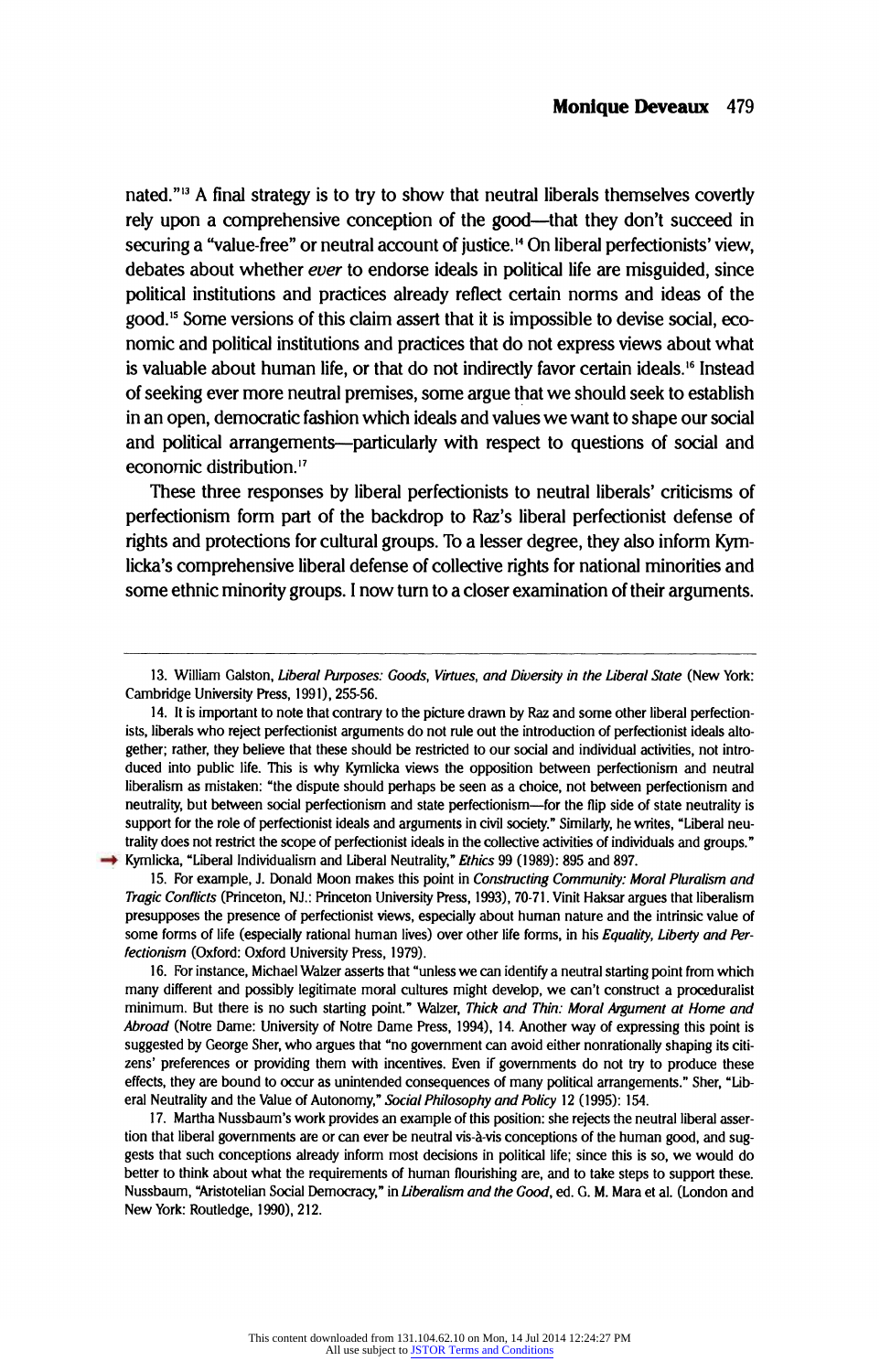# **II. Raz's Liberal Perfectionist Defense of Pluralism and Cultural Membership**

**In Ethics in the Public Domain, Raz argues that a liberal perfectionist conception of the good can fully account for the importance of cultural identity and membership in ways that neutral or political liberalism cannot. I want to take a closer look at Raz's claim here. Before doing so, it is worth briefly reviewing his account of moral pluralism, which provides the basis for his arguments for state protection of cultural identity and membership. In an earlier book, The Morality of Freedom, Raz makes a strong case for the compatibility of a limited, liberal perfectionism with moral pluralism, which asserts "the existence of a multitude of incompatible but morally valuable forms of life." Unlike Rawls, however, Raz thinks moral pluralism is best secured not via state neutrality but rather through a form of liberal state perfectionism-"for it is the goal of all political action to enable individuals to pursue valid conceptions of the good and to discourage evil or empty ones."'8 This position invokes both Millian and Aristotelian ideas: like Aristotle and Mill, Raz believes that some social diversity is a requirement of human flourishing; following Mill, he suggests that the value of diversity derives primarily from the fact that it supplies agents with worthwhile or "valid" options and choices, whose value is determined accord**ing to whether they contribute to human excellence or good.

**Much of Raz's argument for liberal perfectionism of course turns on the question of what constitutes a good life, and whether people can come to agree on some of its basic components. If Raz were merely to assume that citizens shared goods and moral norms, this would of course signal a fatal weakness in his argument. But it would be a mistake, at least at this juncture, to foist this criticism upon Raz. A brief comparison of his position with that of certain virtue ethicists and communitarians (such as Alasdair Maclntyre and Amitai Etzioni) demonstrates why. While the latter freely endorse a determinate conception of moral truth or of the good life, Raz rejects the superiority of any single account of moral excellence or good, and seeks to secure tolerance for a plurality of values and goods.'9 In his view, one of the most important ways in which social practices or arrangements can contribute to human excellence, and to good lives, is by fostering personal autonomy. So valuable is autonomy that Raz suggests we should devise public policies to secure its necessary conditions. Its exercise furthermore requires the availability of a plurality of options-or diverse ways of life, goods, and opportunities from which to choose. Since many of these goods are public or collective in nature, they require the support** 

**<sup>18.</sup> Joseph Raz, The Morality of Freedom (Oxford: Clarendon Press, 1986), 133.** 

**<sup>19.</sup> Similarly, whereas many communitarian and Aristotelian writers emphasize the "discovery" and preservation of common values, shared virtues, and traditions, Raz views these features not so much as preexisting, but rather as goods that we cultivate through particular social and political arrangements and civic practices.**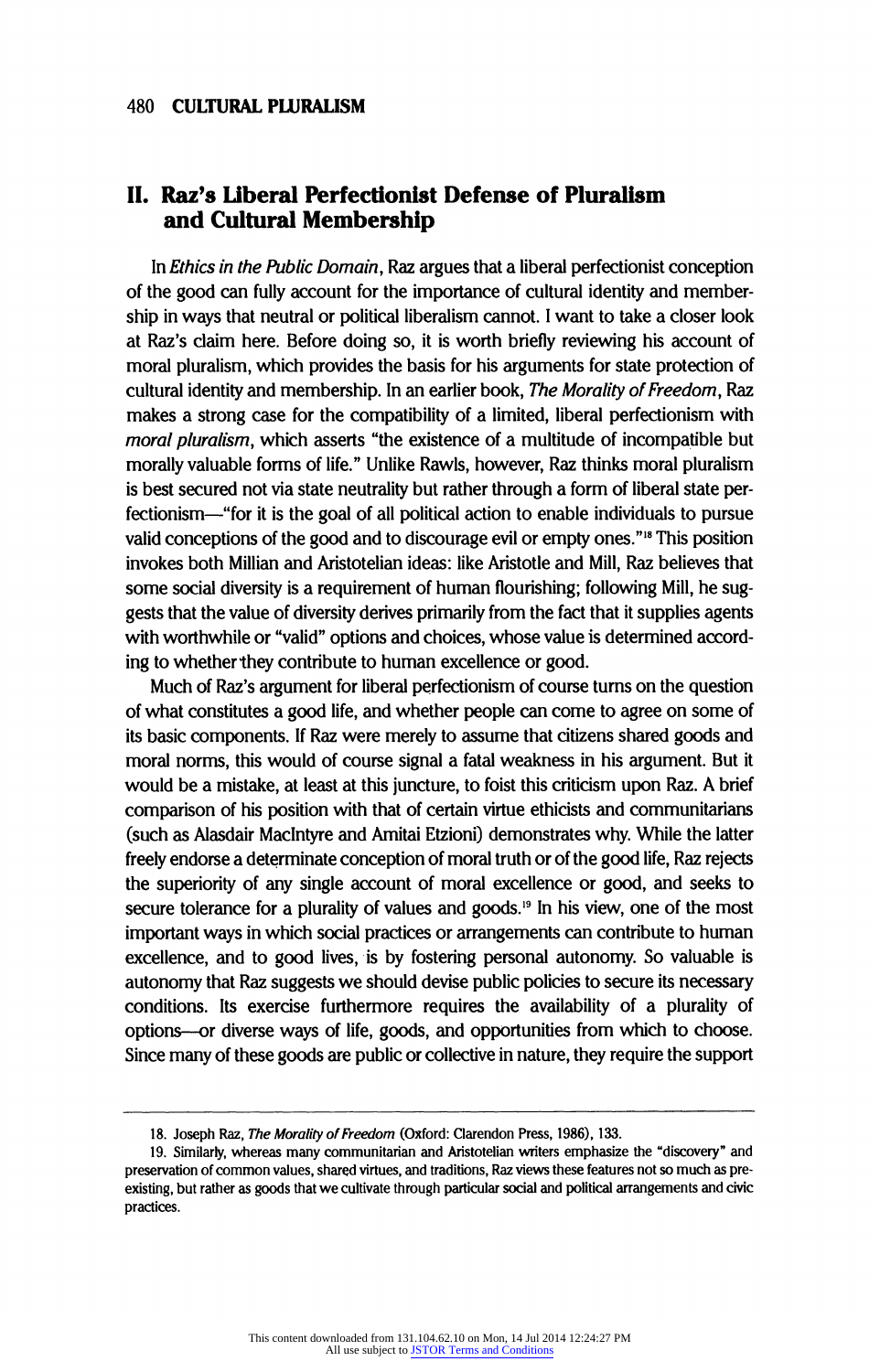**of the state. It is this thought that forms the basis of Raz's arguments for moral pluralism, limited state perfectionism, and eventually, for cultural membership rights.** 

What drives Raz's defense of moral diversity-and ultimately, cultural member**ship rights-is his (Millian) view that personal autonomy is a central feature of a flourishing life.2 There are three main components to autonomy, as conceived by Raz: "appropriate mental abilities"; "independence"; and "an adequate range of options."2 Each of these requirements is further supported in different ways by circumstances of social diversity and toleration. A context of diversity helps us to be reflexive and aware of our choices, and supplies us with the necessary options for exercising autonomy. For Raz, as for contemporary liberals generally, personal autonomy requires that we be free to form, revise and pursue our own conception**  of the good; but unlike neutral liberals in particular, Raz also insists that such auton**omy is not possible unless agents have an array of different goods and options from which to choose. Likewise, he emphasizes that the exercise of autonomy gives rise to a plurality of values, for familiar Millian reasons to do with the diversity of individual thought and opinion. All of these factors stand behind Raz's conclusion that "valuing autonomy leads to the endorsement of moral pluralism," and that "autonomy ... requires pluralism but not neutrality."2** 

**In order to ensure that we all have the means to live self-directed lives, Raz argues that the state must help to ensure the availability of worthwhile options and goods. This claim comprises two thoughts. First, autonomy is valuable only insofar as it is directed towards worthwhile choices: "freedom consists in the pursuit of valuable forms of life."23 Conversely, autonomy that is directed towards worthless pursuits has no place in a flourishing life. As we shall see, Raz's failure to problematize the question of how we determine what counts as valuable causes difficulties for his otherwise robust defense of cultural identity and membership rights. But for present purposes, suffice to say that Raz views his position as pluralist insofar as it acknowledges that morally "worthwhile choices" include a number of "dif**ferent and incompatible *valuable* ways of life," and does not suggest that we should be limited by a single good.<sup>24</sup> This move distances Raz's approach from fully per**fectionist theories-such as those propounded by virtue ethicists-which do not normally speak of plural conceptions of the good life, but rather presuppose a more monistic account of the good. The second aspect of Raz's argument for state sup-**

**<sup>20.</sup> Raz employs the term autonomy in the sense of a capacity, one which "admits of various degrees"; he is not especially concerned here with moral autonomy, in the sense understood by Kant. See The Morality of Freedom, 6.** 

**<sup>21.</sup> Raz, The Morality of Freedom, 372.** 

**<sup>22.</sup> Raz, The Morality of Freedom, 399, and Raz, "Liberalism, Autonomy, and the Politics of Neutral Concern," in Midwest Studies in Philosophy 7, ed. Peter French et al. (Minneapolis: University of Minnesota Press, 1982), 324.** 

**<sup>23.</sup> Raz, The Morality of Freedom, 395.** 

**<sup>24.</sup> Raz, "Liberalism, Scepticism and Democracy," 103.**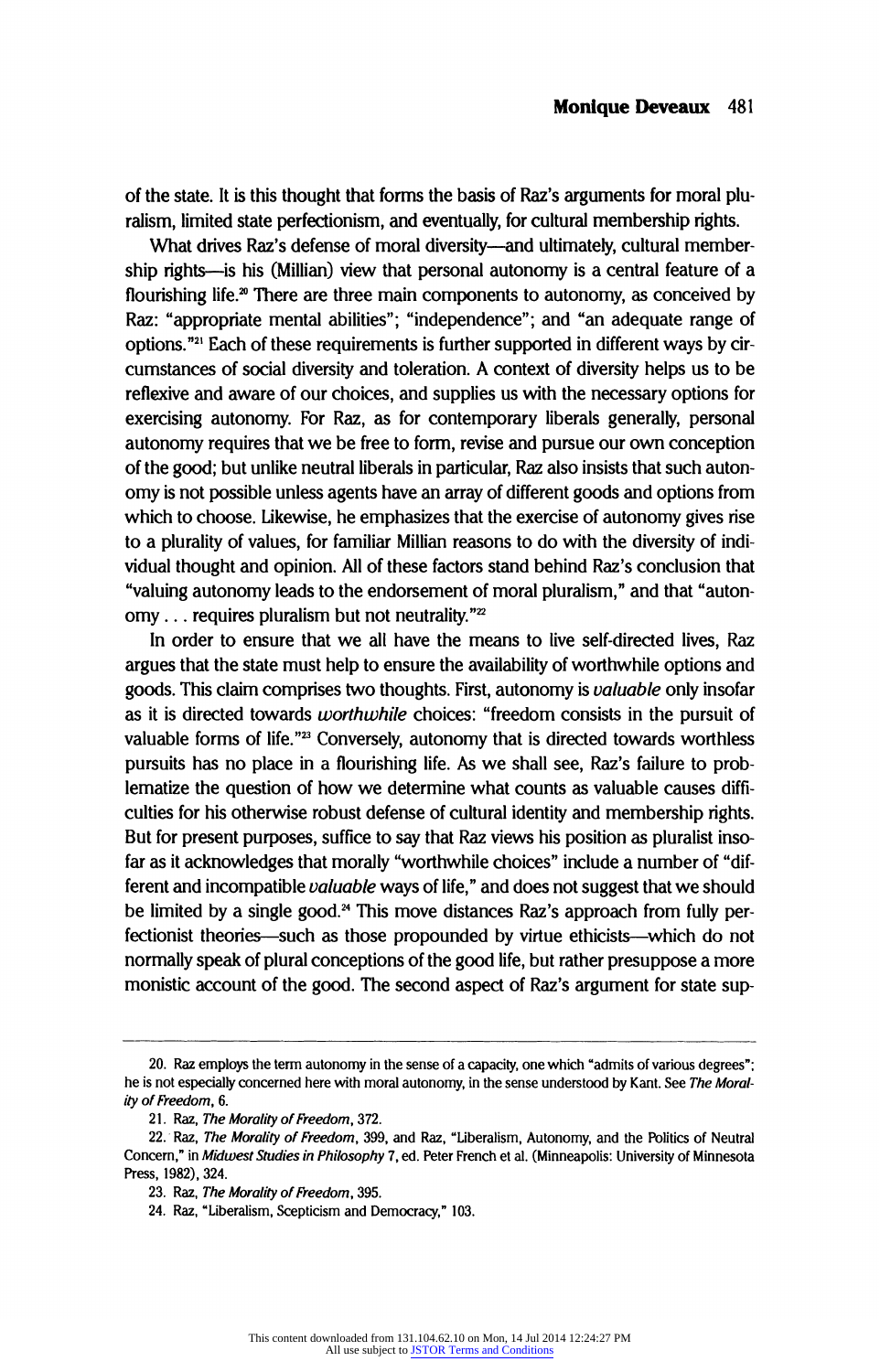**port of "worthwhile goods" is his claim that because such goods are typically public, they cannot be sustained without the assistance of the state. Collective goods are not adequately secured by liberal neutrality or non-interference in social and political arrangements, but instead require public (e.g. legal and economic) forms of assistance: "supporting valuable forms of life is a social rather than an individual matter."2 Construed in a general way, it is the task of the state to create an "autonomy-supporting environment" by "providing individuals with the means by which they can develop, which enable them to choose and attempt to realize their own conception of the good."26 More specifically, the state must help to secure the availability of valuable options.27** 

**Raz has recently extended his thesis that worthwhile forms of personal autonomy require the support of the state to argue for the protection of cultural group rights. Here he posits that a sense of cultural identity and membership in a thriving cultural community are crucial to individual autonomy and to human flourishing more generally. These help to secure people's sense of dignity and self-respect, both of which are necessary if one is to form, revise, and pursue a conception of the good. Membership in a cultural group supports the development of our normative and decision-making capacities, and furnishes us with the opportunities necessary for personal autonomy. By contrast,** 

**Those who belong to none [i.e. no group] are denied full access to the opportunities that are shaped in part by the group's culture. They are made to feel estranged, and their chances to have a rewarding life are seriously damaged. The same is true of people who grow up among members of a group so that they absorb its culture, but are then denied access to it because they are denied full membership of the group.28** 

**Raz's view that membership in a cultural community supplies its members with a normative context without which they could not even form a conception of the good has an affinity with recent arguments by Charles Taylor. Like Raz, Taylor suggests that a thicker form of liberalism should acknowledge the importance of cultural membership to human flourishing. Liberalism directed towards what Taylor calls the "politics of equal respect" is "grounded very much on judgments about**  what makes a good life—judgments in which the integrity of cultures has an impor**tant place."2 For Raz, as for Taylor, "one's cultural membership determines the** 

**<sup>25.</sup> Raz, The Morality of Freedom, 199, 203 and 162.** 

**<sup>26.</sup> Raz, The Morality of Freedom, 133.** 

**<sup>27.</sup> Raz, The Morality of Freedom, 205** 

**<sup>28.</sup> Joseph Raz and Avishai Margalit, "National Self-Determination," in Raz, Ethics and the Public Domain, 115.** 

**<sup>29.</sup> Taylor, "The Politics of Recognition," in Multiculturalism: Examining the Politics of Recognition, ed. A. Gutmann (Princeton, NJ.: Princeton University Press, 1994), 61.**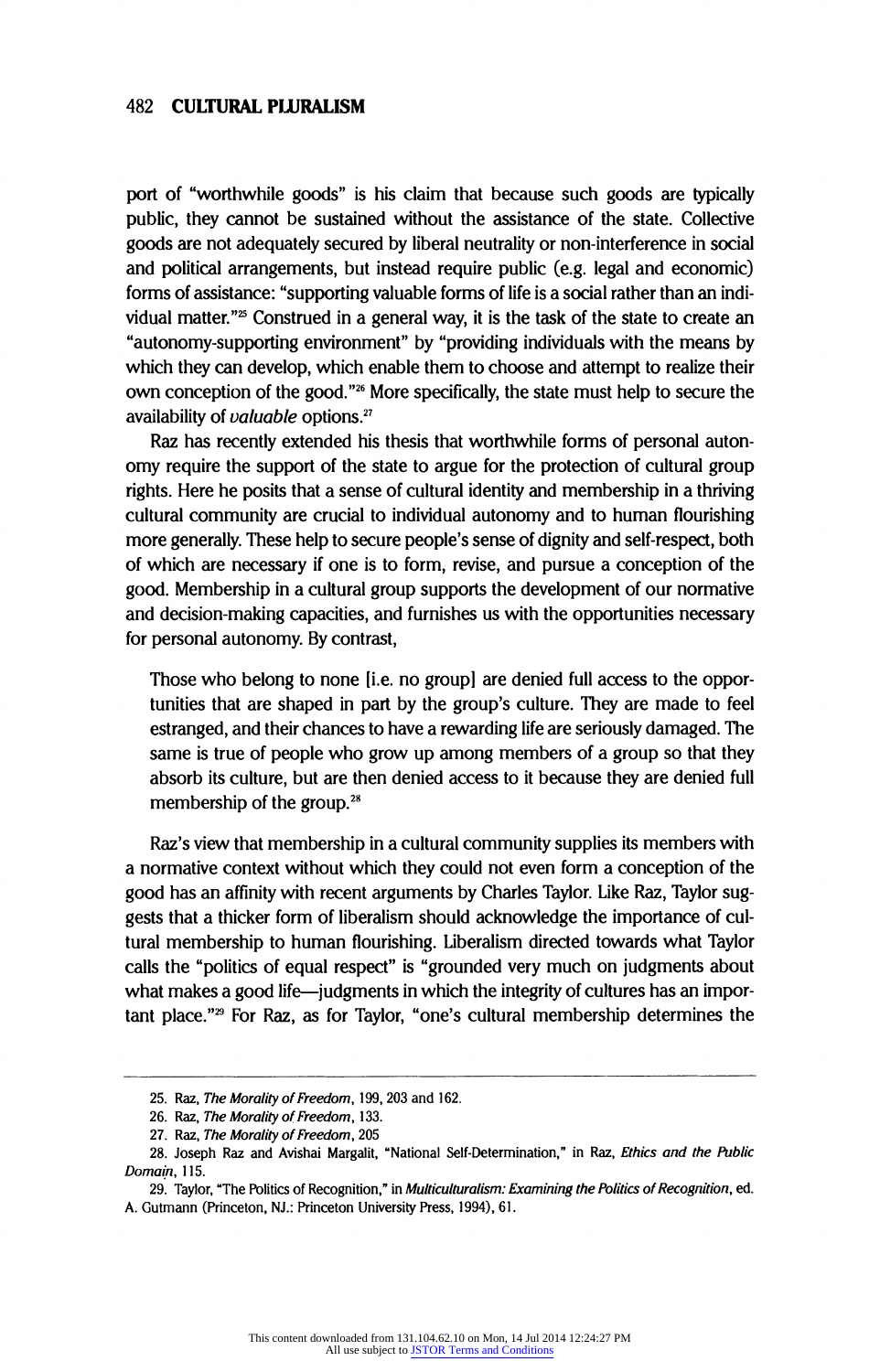**horizons of one's opportunities"; accordingly, this provides us with reasons to protect the collective good of cultural membership, and so to heed basic demands for cultural respect and recognition within the broader political framework.30 If, as Raz suggests, "individual freedom and prosperity depend on full and unimpeded membership in a respected and flourishing community," then liberal perfectionist principles demand that the state help to secure such membership by introducing forms of accommodation for some cultural minorities. These might range from subsidies for cultural community centers and funds for minority first-language education to special group rights for certain national (e.g. ethnic and linguistic) minorities who have established a moral claim to the right to self-determination.3' Indeed, Raz's argument connecting cultural membership to autonomy and well-being yields two broad sorts of policy positions: first, territorially concentrated cultural groups have a right (though not an absolute right) to self-determination; and second, in plural, liberal-democratic states, it is the duty of the state to introduce certain cultural rights and protections for viable but vulnerable cultural communities-in other words, to pursue a policy of multiculturalism.32 Hence Raz's endorsement of polyethnic rights for certain cultural groups and a right of self-determination for national minorities goes a considerable distance in proposing ways to meet demands for cultural recognition.** 

**Whether or not Raz can support these proposals depends in part on whether he can make good the claim that cultural membership and identity are valuable for the sorts of reasons he cites. The value of cultural identity, in his view, derives broadly from its role in fostering individual well-being, but it is especially critical to the development of self-respect-so much so that people's dignity and self-respect are "affected by the esteem in which these groups are held."33 By contrast, however, Raz deems cultural membership in what he calls "encompassing groups" (cultural groups in which important areas of life are shared) valuable primarily because it provides members access to goods and opportunities. As Raz writes, "membership in such groups is of great importance to individual well-being, for it greatly affects one's opportunities, one's ability to engage in the relationships and pursuits marked by the culture."34 This is a similar but perhaps somewhat narrower account than that offered by some liberal perfectionists and communitarians, such as Charles Taylor, who see cultural membership as furnishing a normative context within which agents acquire values and ideals, develop life goals, and form capacities for choice.3 In any event, the case Raz presents for the importance of cultural membership and cultural** 

**<sup>30.</sup> Raz, "Liberalism, Autonomy," 330.** 

**<sup>31.</sup> Raz, "Multiculturalism: A Liberal Perspective," in his Ethics and the Public Domain, 159.** 

**<sup>32.</sup> Raz, "National Self-Determination," 130, and "Multiculturalism," 171-72.** 

**<sup>33.</sup> Raz, "National Self-Determination," 119.** 

**<sup>34.</sup> Raz, "National Self-Determination," 119.** 

**<sup>35.</sup> Taylor, "The Politics of Recognition."**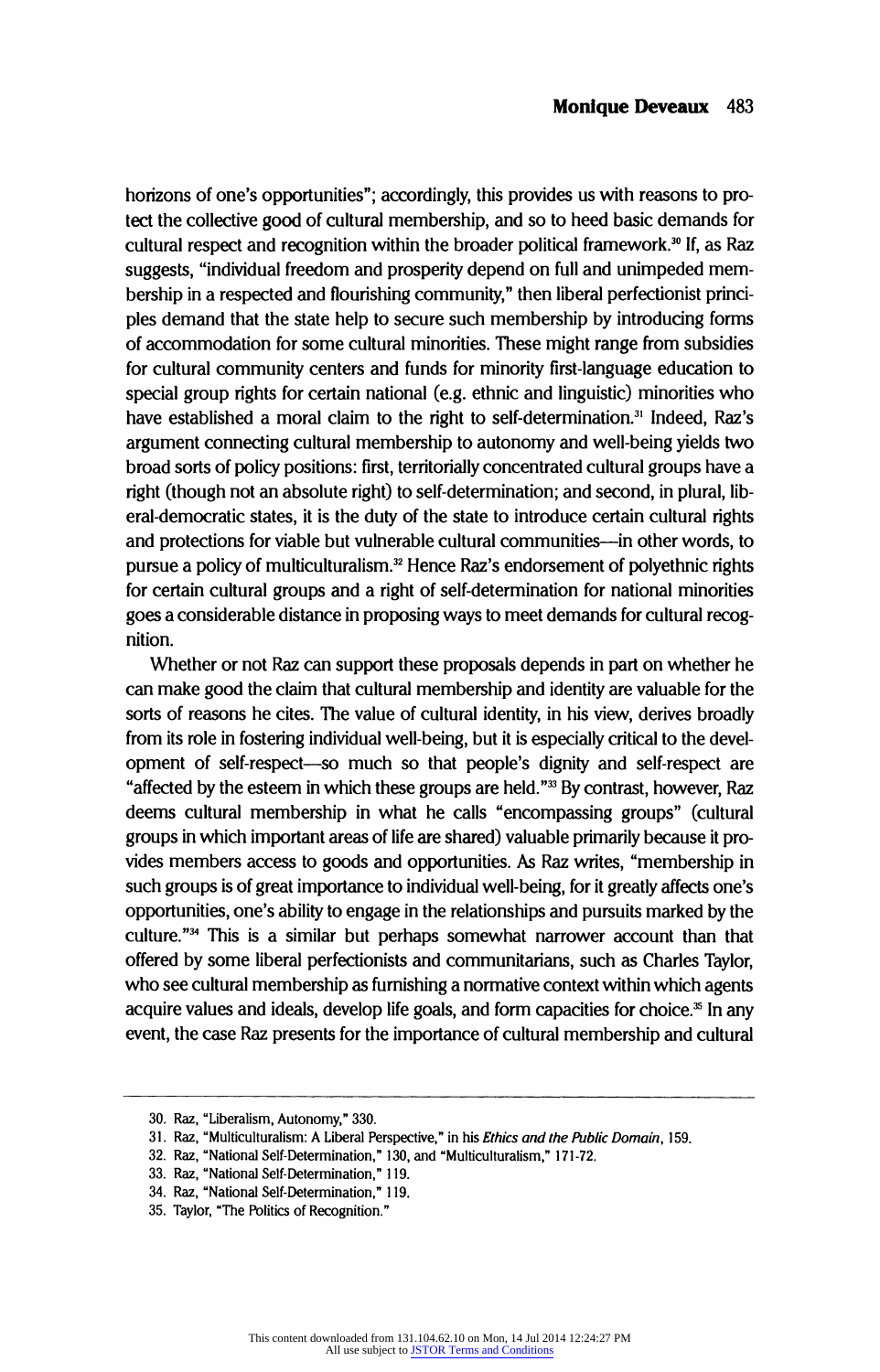**identity reflects, as he readily admits, an "instrumentalist and pragmatic" approach;**  that is, the value of groups lies in their benefit to individual members.<sup>36</sup> Nonetheless, **Raz insists that an instrumental approach to the value of culture in no way neglects or denies the beneficial "subjective aspects" of cultural identity and membership, such as the importance of one's feeling at home in a community.37 This seems to be true of Raz's account of the significance of cultural identity, but his discussion of cultural membership points to more narrowly liberal-and I suggest, contentious-reasons for valuing culture. In particular, Raz stresses the connection between cultural membership and personal autonomy (both opportunities and capacities for autonomy) in such a way as to make it difficult to appreciate these other aspects, especially**  those that may interfere with agents' independence.<sup>38</sup> Raz emphasizes the role of cul**ture in securing valuable forms of autonomy much more so than does Taylor, who asserts the equal moral worth of all cultures, even those for whom autonomy is not a cherished good.** 

**Raz's attempt to ground his argument for the value of cultural membership in an ideal of personal autonomy determines, to a large extent, the kinds of communities that he views as meriting the support of the liberal perfectionist state.39 This is because his defense of policies to foster multiculturalism "emphasizes the role of cultures as a precondition for, and a factor which gives shape and content to, indi**vidual freedom."<sup>40</sup> Yet cultural communities may also need to restrict their mem**bers' horizons and choices: witness the Amish, who sought special dispensation**  from the U.S. Supreme Court to end compulsory education for their members at the age of 15, in order to ensure the survival of their community's ways of life.<sup>41</sup> Or we **might consider the recent example of aboriginal Canadians, who in the early 1990s, requested exemption from the Canadian Charter of Rights and Freedoms-which guarantees individual rights-on the grounds that it poses tensions for collective rights and sovereignty, and to the authority of traditional Aboriginal law. By linking the value of cultural identity and membership closely with agents' capacities and opportunities for choice and freedom, Raz may overlook valuable aspects of cul-**

**<sup>36.</sup> Raz, "National Self-Determination," 120.** 

**<sup>37.</sup> Raz, "National Self-Determination," 123.** 

**<sup>38.</sup> This criticism would not have the same force if Raz understood personal autonomy as acting from our deepest values and convictions, rather than as merely the capacity to make independent choices about one's life; however, I believe there is little evidence that Raz employs autonomy in the former, broader, sense.** 

**<sup>39.</sup> Raz might reject this reading of his work, but in my view he has no effective way out of this dilemma short of modifying his accounts of either autonomy or the value of culture. In an attempt to preempt just**  such a criticism, he writes, "Valuing autonomy and accepting moral pluralism does not. . .entail that forms **of life are good because they are chosen. On the contrary, they are chosen because they are thought to be good." Nonetheless, it seems undeniable that one consequence of Raz's understanding of autonomy is that it tends to trivialize the content and objects of our actual choices, practices, beliefs, and so forth. See Raz, "Liberalism, Autonomy," 348-49.** 

**<sup>40.</sup> Raz, "Multiculturalism," 163.** 

**<sup>41.</sup> Wisconsin v. Yoder, 406 U.S. 205 (1971).**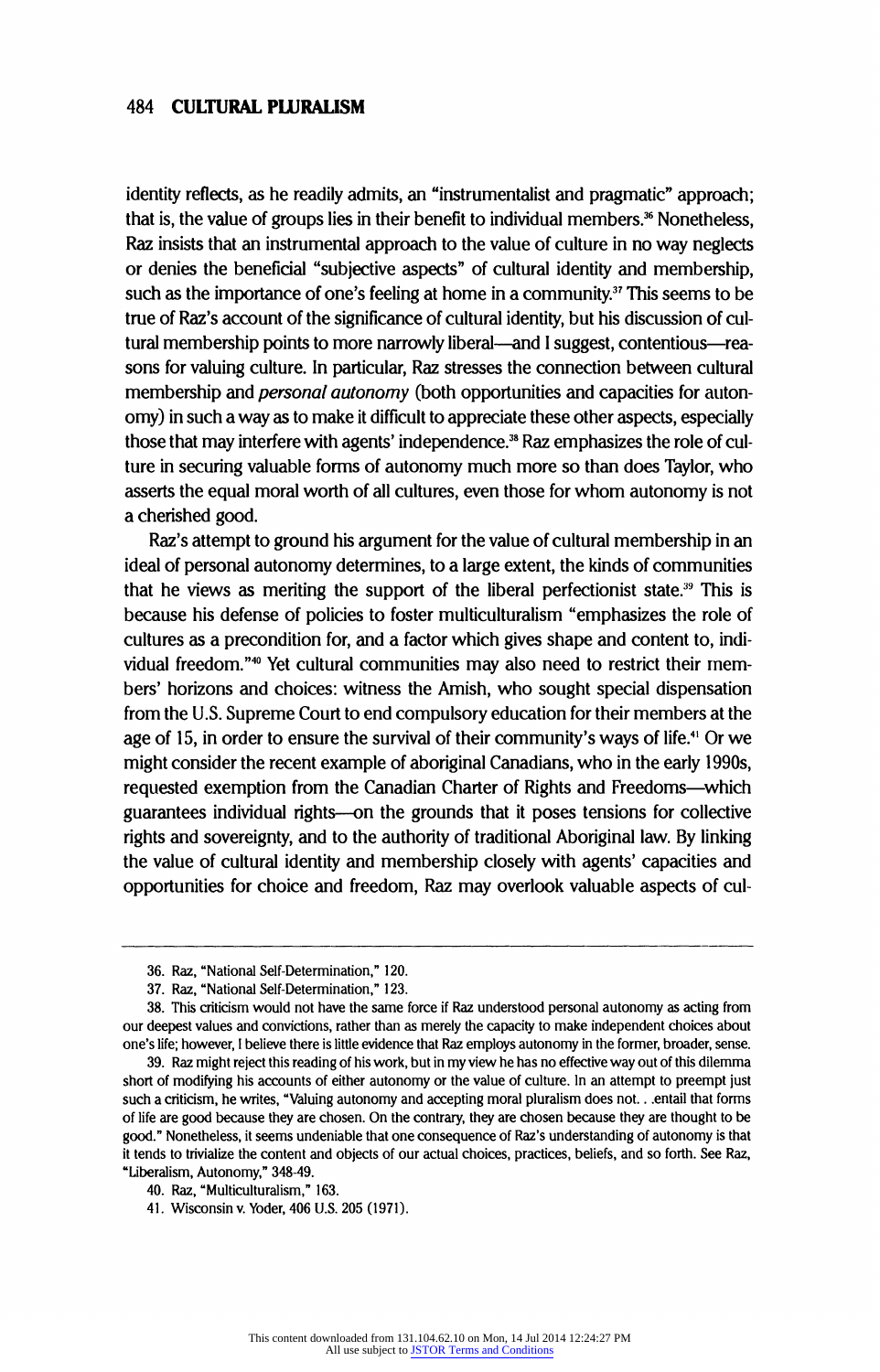**tural membership which not only do not necessarily enhance individual autonomy, but may actually stand in tension with it. An important consequence of this move is that Raz's "instrumentalist and pragmatic" approach delimits or restricts unnecessarily the range and kinds of social and cultural differences that liberals will have reason to recognize politically. In particular, groups that are often referred to as nonliberal or illiberal are more likely to be dismissed as not meriting special accommodation or protections within the liberal state, since they frequently do not contribute to their members' capacities and opportunities for autonomous agency. There are of course good reasons to deny many oppressive illiberal minorities exemption from prevailing liberal laws, and to refuse demands for special forms of accommodation. But membership in traditional cultural communities that are merely non-lib**eral in their beliefs system—and which restrict the scope of individual choice in **social and domestic arrangements-may well be valuable for reasons overlooked by liberals like Raz. Consider, for example, the sense of emotional security and wellbeing that can come from being a member of a collectivity with clearly defined norms and roles. Traditional cultural communities can be a source of comfort and refuge to members, providing direction and a sense of place, and delimiting social and personal options experienced by many as disorienting and burdensome. Some younger members of traditional immigrant groups in democratic states, such as South Asians in Britain and the United States, willingly opt for a life closely tied to their traditional community (by embracing religious customs, marrying within their culture, etc.). Restrictions on social arrangements and one's choice of marriage partner and career may well be a valuable benefit of cultural membership for some members of traditional cultures.** 

**The instrumentalist case for the value of cultural membership asks what membership can provide individuals with, and sets aside more evaluative questions about the specific kinds of goods and benefits such belonging provides. Yet without such a discussion, it is difficult to assess whether certain traditional, nonliberal cultural minorities merit formal accommodation and protection. What is valuable on Raz's view is not so much the content of particular cultural identities nor the specific beliefs and traditions they encompass-and for which cultural groups demand recognition and respectbut rather the role of cultures in supplying us with certain key requirements of a good life, conceived in more or less liberal terms. Our values, practices and beliefs are thus in some sense instrumentally, but not intrinsically, valuable: "Freedom of religion, freedom of speech, freedom of association, of occupation, of movement, of marriage, and the like, are all important not because it is important that people should speak, should engage in religious worship, should marry or travel, etc., but because it is important that they should decide for themselves whether or not to do so."42 Here my objection** 

**<sup>42.</sup> While it is not my intention to argue that cultural identity and membership must be viewed as intrinsically valuable-the very distinction between intrinsic and instrumental value being a thorny issue in**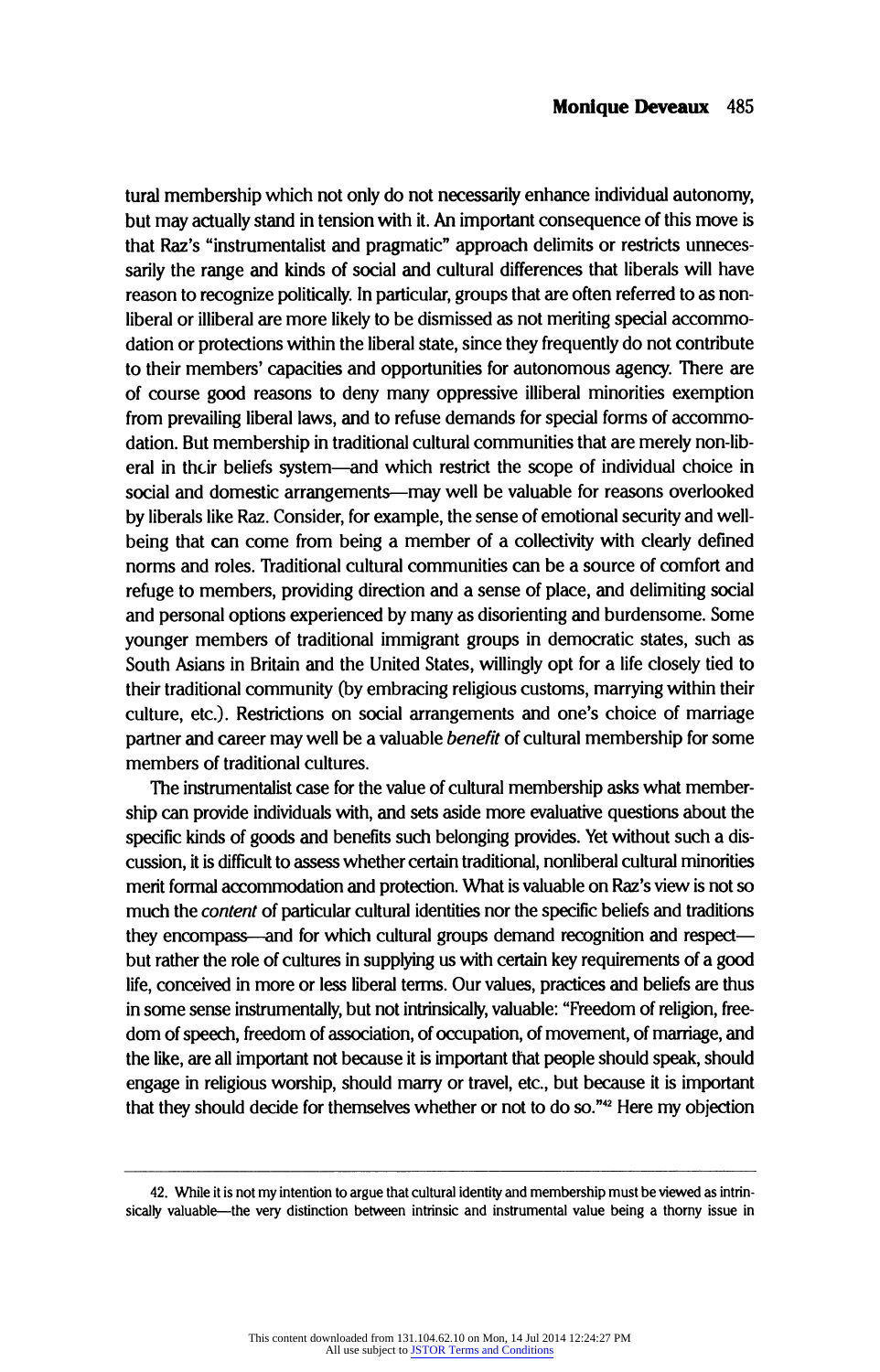**is not to Raz's presumption that cultural membership supports human flourishing nor indeed that such membership is instrumentally and not intrinsically valuable, but rather to the aspects of flourishing that he emphasizes. In locating the value of cultural membership in its autonomy-enhancing role, Raz thus tends to restrict the range of groups that can expect to receive positive support from the liberal perfectionist state to groups that do not challenge liberal sensibilities.4 To be clear: Raz's position represents a considerable advance over liberal approaches that advocate cultural assimilation, or mere tolerance; he goes so far as to say that, for instance, "there were, and there can be, non-repressive societies, and ones which enable people to spend their lives in worthwhile pursuits, even though their pursuits and the options open to them are not subject to individual choice."4 Yet Raz tends to assume that such societies fall outside the boundaries of contemporary liberal states, as his reference to cultures that are "pernicious, based on the exploitation of people... or on the denigration and persecution of other groups" seems to suggest.45 Perhaps as a consequence, he neglects to discuss whether and why membership in such nonliberal groups might be valuable, and what forms of institutional protection and support such groups might deserve.** 

**In discussing the problem of illiberal (as opposed to merely nonliberal) cultural groups, Raz invokes several aspects of liberal perfectionist reasoning.46 His rejection of such groups seems to entail the following steps or moves. Illiberal communities, on his view, do not foster the autonomy of their members, nor, consequently, contribute to their well-being or flourishing. The goods and options that these cultures secure are therefore in some sense morally worthless, in that they do not contribute to valuable forms of autonomy. Since the state is only bound to protect and support**  morally valuable options or ways of life, under no circumstances should the state **accord positive forms of assistance to these illiberal minorities (though they may still merit tolerance). Raz makes the further assertion that liberalism, especially perfectionist liberalism, is not committed to tolerating all forms of diversity-especially illiberal cultures-and that we should therefore not judge the justice and success of liberalism on whether or not it endlessly accommodates diverse ways of life.47 These thoughts lead Raz to the conclusion that illiberal cultures do not merit the support or protection of the liberal state: "A difficulty arises for those who believe the illiberal culture to be inferior to theirs. Should they tolerate it? The perfectionist princi-**

**47. Raz, "Liberalism, Scepticism," 108.** 

**philosophy-I suggest there's an inconsistency in Raz's attempt to ground an argument for what he argues**  is the *intrinsic* value of cultural membership by showing that it *instrumentally* supports other goods, espe**cially autonomy. Raz, "Rights and Individual Well-Being," in Raz, Ethics in the Public Domain, (Oxford: Clarendon Press, 1994), 34.** 

**<sup>43.</sup> Yael Tamir makes a similar criticism of Raz with regard to his emphasis on autonomy. See her Liberal Nationalism (Princeton: Princeton University Press, 1993), 31.** 

**<sup>44.</sup> Raz, "Facing Up," 1227.** 

**<sup>45.</sup> Raz, "National Self-Determination," 119.** 

<sup>46.</sup> For the most part, Raz does not distinguish between anti-liberal and merely non-liberal cultures.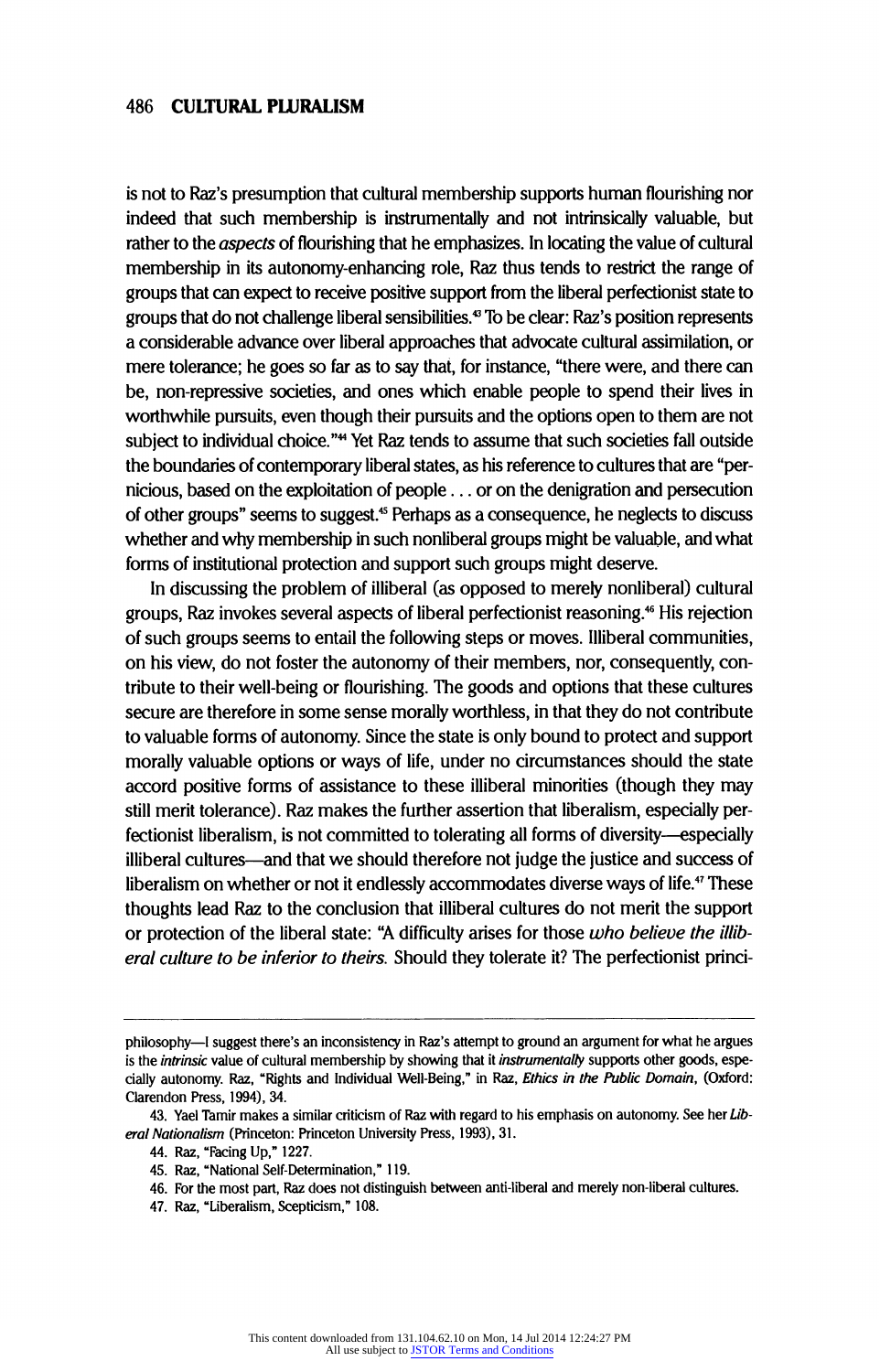**pies espoused in this book suggest that people are justified in taking action to assimilate the minority group, at the cost of letting its culture die or at least be considerably changed by absorption."48 Significantly, Raz does not explain how we might determine which options and which cultures are valuable, and which worthless (i.e. other than by appealing to the norm of autonomy). Taken in tandem with his perfectionist belief that there are determinate moral truths and goods, and that a self-directed life is one of the most important of these, the limits of Razian pluralism come into clearer focus.49** 

**My interest here is not to offer a blanket defense of cultural communities that impose restrictions on their members, illiberal or otherwise; surely there are limits to the sorts of practices that democratic states can countenance (as I discuss below). But Raz's account of the value of cultural membership and cultural identity, and his liberal perfectionist view that only "worthwhile" cultural goods and options merit the protection of the liberal state, raises important questions. In particular, Raz moves too rapidly from establishing a link between personal autonomy and the good of cultural membership to the claim that this relationship provides the best basis for a defense of multicultural policies and state support for cultural groups. He rightly reminds us that "the provision of many collective goods is constitutive of the very possibility of autonomy," and also that personal autonomy requires some form of cultural membership, broadly understood.50 But it does not therefore follow that the sole or even primary value of culture is to be found in its capacity to enhance or secure individual choice and access to opportunities.** 

**Raz's view of the benefits of cultural membership leads him inexorably to the conclusion that the liberal state should not extend positive support, nor, under certain circumstances, tolerance, to illiberal minorities. While Raz thinks his defense of cultural membership is compatible with toleration of some nonliberal groups, he places the onus on them to demonstrate that they deserve this support: they must show that they preserve their members' well-being in ways that mesh with norma-**

**<sup>48.</sup> Raz goes on to say that this assimilation strategy applies primarily to those communities which are not self-sustaining, and that in other cases toleration should be encouraged. The Morality of Freedom, 423- 24. Emphasis added.** 

**<sup>49.</sup> Raz writes, "both in fostering a common culture and in providing access to its opportunities, one**  should act with discrimination to encourage the good and the valuable and to discourage the worthless and **the bad." See "Liberalism, Scepticism and Democracy," 107-8. Raz's perfectionist agenda is all the more**  worrying given that he is also adamant that justice should, above all, be truth-directed (see "Facing Diver**sity," 55). Moreover, despite Raz's assurances that perfectionist liberalism merely sets constraints on how we each pursue our individual account of the good, then, he gives us no grounds for confidence that the state's evaluations of the good can be restricted to this more limited role. As Waldron has noted, the scope of permissible state action (for Raz's ostensibly limited perfectionism) extends beyond a seemingly innocuous account of the good life to a number of moral directives on personal and social relationships; this sets his perspective off from liberals like Rawls. See Waldron, "Autonomy and Perfectionism," 1133.** 

**<sup>50.</sup> The Morality of Freedom, 207.**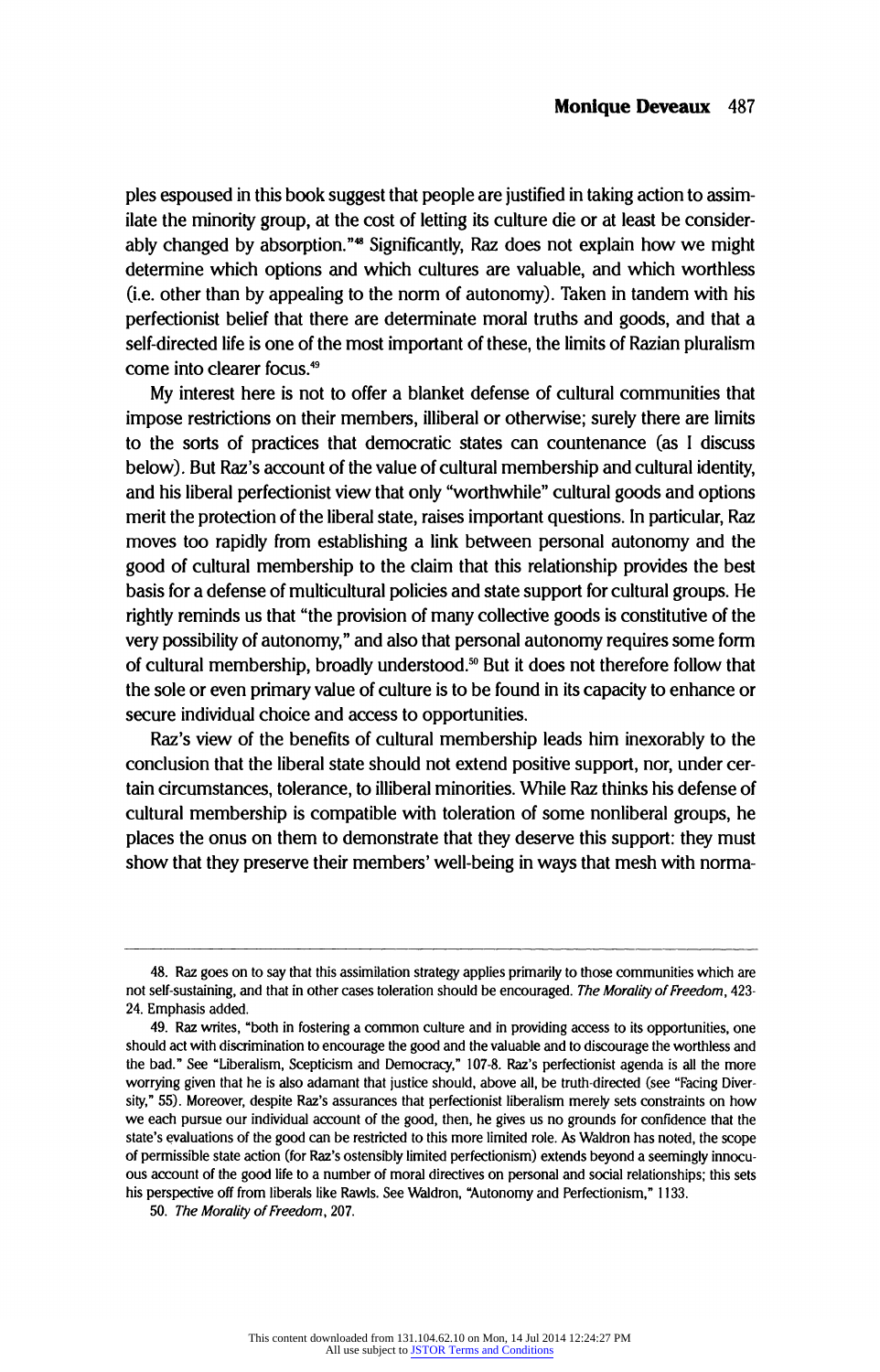**tive liberal commitments.5' His position is problematic in a number of respects, not least because it represents an attempt to set the limits of tolerance and inclusion of diverse cultural groups without any attempt to engage these groups in political deliberation. Moreover, although it is not his explicit intention, Raz's argument is biased in favor of cultural groups that fit a liberal profile. His view that liberal democracies should on no account offer protections for illiberal minorities also belies the extent to which modern, constitutional democracies can (and do) nego**tiate special arrangements for some cultural communities—such as the Amish **without necessarily jeopardizing core democratic principles or eroding individual rights and liberties.** 

**I'd like to contrast Raz's perfectionist liberal account of why we should protect cultural membership with a more robust picture of the demands of cultural recognition, one that is neither strictly liberal nor strictly perfectionist. Cultural recognition, as I understand it, in no way requires that we accept or support any and all cultural beliefs and practices irrespective of their content, nor does it entail the relativistic view that different ideas of the good and ways of life are of equal merit or value. But though judgments may be made, cultural membership is surely important for reasons irreducible to the role that cultures may play in fostering the personal autonomy of group members. Pace Raz, it is not clear why nonliberal cultural**  minorities should not be entitled to respect and recognition even if their ways of life **stand in tension with liberal intuitions and certain core liberal beliefs. The assertion that equal concern and respect is owed to cultural groups is in large part a liberal insight, and derives from the Kantian principle of respect for the dignity of all rational moral agents. Applied to the issue of cultural diversity, Charles Taylor's view of the presumption of the equal moral worth of cultures approximates this idea, as does James Tully's notion of intercultural respect.52 Of course, the proposal that we accord basic respect to different cultural groups raises the problem of setting critical standards for supporting or condemning specific beliefs, arrangements, and practices. A broadly Kantian account of respect, however, involves reciprocal duties, including the duty not to hamper or impede another agent's dignity. This implies, for instance, that groups will not merit respect or support if they seek consistently to harm their members. This includes not merely outright harm, but also undercutting agents' abilities to refuse certain arrangements and practices.53 Surely it is this criterion, and not the fact that groups do or do not actively encourage their mem-**

**<sup>51.</sup> Raz writes, "The preservation of la] culture is justified only in terms of its contribution to the wellbeing of people. This requires an adjustment of each of the cultural groups to the conditions of a relatively harmonious coexistence within one political society." From "Multiculturalism," 171-72.** 

**<sup>52.</sup> Taylor, "The Politics of Recognition," and James Tully, Strange Multiplicity: Constitutionalism in an Age of Diversity (Cambridge: Cambridge University Press, 1995).** 

**<sup>53.</sup> What I have in mind here is Onora O'Neill's suggestion that "principles of action that hinge on victimizing some, so on destroying, paralyzing, or undercutting their capacities for action for at least some time**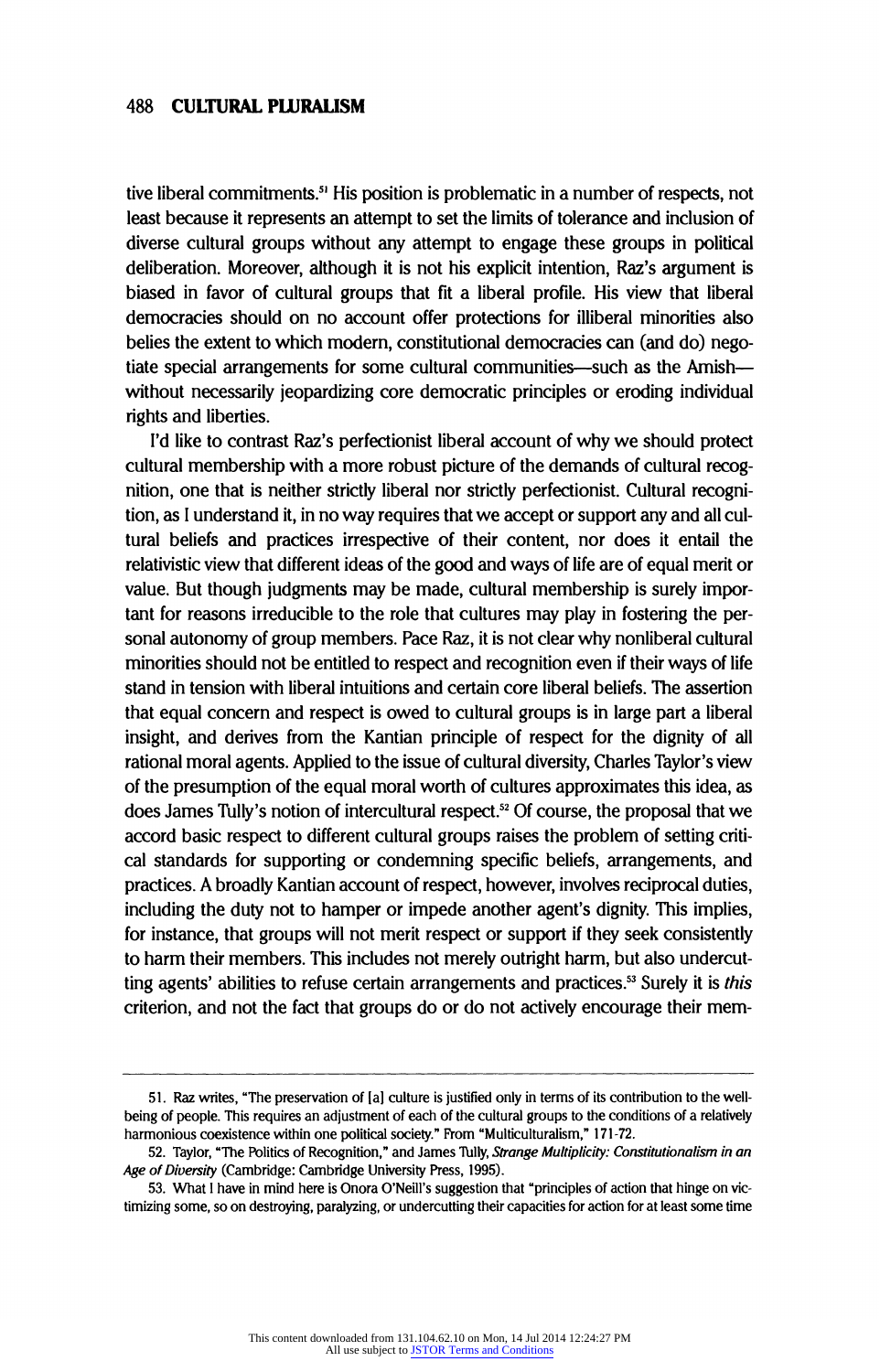**bers to pursue their own account of the good, or to live fully autonomous lives, that should determine whether liberal states limit or restrict certain cultural practices. While coercive cultures are probably also cultures that do not foster the independence of some of their members, nor afford them opportunities that liberals deem adequate, the converse is not necessarily true.** 

**Although Raz recognizes some of the ways in which cultural membership and social diversity might be valuable, his theory cannot help us to grasp, much less meet, non-liberal cultural groups' claims for adequate recognition and concrete rights. The problem is not so much that Raz argues for a morally determinate view, but that the one he does put forth is so steeped in assumptions about the value of personal autonomy and the derivative or instrumental value of cultural membership that it is of limited use in precisely those societies Raz seeks to address-culturally diverse states. Nor can Raz's argument supply us with adequate critical, conceptual tools with which to give serious consideration to the question of whether to accept or reject specific nonliberal cultural practices and ways of life.** 

# **III. Kymlicka's Comprehensive Liberal Justification of Cultural Rights**

**In his earliest discussions of cultural membership and cultural identity, Will Kymlicka argued that Rawls and other neutral liberals should concede that cultural membership is a primary good (in the Rawlsian sense), and deserves the protection of the liberal state:** 

**Liberal values require both individual freedom of choice and a secure cultural context from which individuals can make their choices. Thus liberalism requires that we can identify, protect, and promote cultural membership, as a primary good.... It is the existence of a cultural community viewed as a context of choice that is a primary good, and a legitimate concern of liberals.54** 

**By expanding Rawls's list of primary goods to include the good of cultural membership, Kymlicka tried to show that cultural minority rights can be justified within mainstream liberal theory. A pre-"political liberal" conception of liberal justice that acknowledges the importance of personal autonomy to human flourishing will concede the significance of membership in one's own cultural group: "Cultural membership affects our very sense of personal identity and capacity," helps to provide** 

**and in some ways, can be adopted by some but cannot be adopted as fundamental principles by any plurality." In "Justice, Gender, and International Boundaries," in The Quality of Life, ed. Martha Nussbaum and Amartya Sen (Oxford: Clarendon, 1992), 315. Also see her "Constructivisms in Ethics," in Constructions of Reason: Explorations of Kant's Practical Philosophy (Cambridge: Cambridge University Press, 1989) and "Rights, Obligations, and Needs," Logos 6 (1985): esp. 43-44.** 

**<sup>54.</sup> Will Kymlicka, Liberalism, Community, and Culture (Oxford: Clarendon Press, 1989), 169.**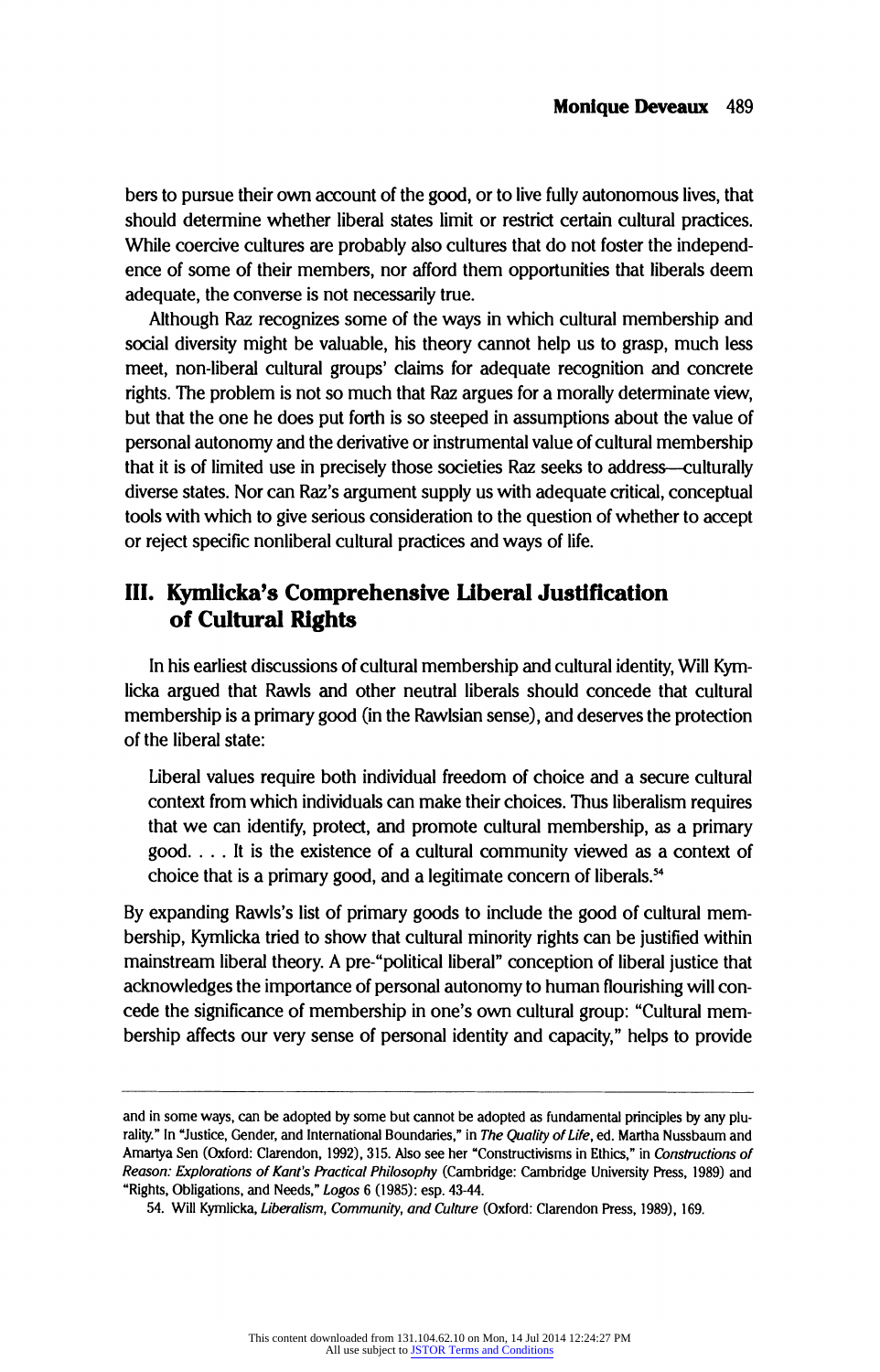**"meaningful options for us," and fosters "our ability to judge for ourselves the value of our life plans."5** 

**In more recent work, Kymlicka, like Raz, continues to emphasize the importance of cultural membership to the formation of agents' life plans and their capacities to evaluate and pursue their own conceptions of the good. But whereas Raz develops this point in a more explicitly liberal perfectionist direction-viewing the support of cultural groups as the responsibility of the perfectionist liberal state-Kymlicka defends a "comprehensive liberal" argument from equality and autonomy. This view claims that if liberals are concerned to secure equal regard or consideration for citizens and to foster peoples' opportunities and capacities for choice to an equal degree, then they must support the introduction of special rights and arrangements for certain historically disadvantaged cultural minorities in plural, democratic states. Kymlicka's defense of cultural minority rights thus combines some perfectionist liberal concerns with a strong liberal equality argument; as he writes, "members of minority cultural communities may face particular kinds of disadvantages with respect to the good of cultural membership, disadvantages whose rectification requires and justifies the provision of minority rights."56 While he agrees with political liberals that a conception of justice for pluralistic democracies should be in some basic sense neutral vis-a-vis conceptions of the good, Kymlicka denies that this requires the bracketing of all substantive ideals from liberal political deliberation and liberal principles. Indeed, he criticizes Rawls's argument for a merely political liberalism on the grounds that it is both inadvisable and futile to try to restrict**  the ideal of autonomy to the political realm: liberals need (and, Kymlicka asserts, **Rawls's theory covertly depends upon) a conception of the autonomous person in both public and in private life.57** 

**Kymlicka's assertion that liberals cannot dispense with certain ideals and goods seems at first glance a promising move. Without appealing to some rough idea of what a flourishing life might consist in, it is difficult to imagine how we might come to appreciate the value of cultural identity and membership. However, like Raz, Kymlicka links the value of cultural identity and membership with the ideal of personal autonomy without sufficient warrant or justification. While he stops short of endorsing an overarching liberal conception of the good, Kymlicka's liberalism remains firmly committed to an ideal of human flourishing that emphasizes individuals' capacities to form, revise and pursue an independent conception of the** 

**<sup>55.</sup> Kymlicka, Liberalism, Community, and Culture, 175, 168, and 166.** 

<sup>56.</sup> Kymlicka, Liberalism, Community, and Culture, 162. Kymlicka refers to his own position as a com**prehensive liberal view. His response to Rawls's failure to supply strategies for meeting cultural minorities' justice claims is that liberals should "continue to defend comprehensive liberalism, but to recognize that there are limits to our ability to implement and impose liberal principles on groups that have not endorsed those principles." See his "Two Models of Pluralism and Tolerance," Analyse und Kritik 14 (1992): 54.** 

**<sup>57.</sup> Kymlicka, "lvo Models of Pluralism and Tolerance," and Multicultural Citizenship (Oxford: Clarendon Press, 1995), 158-62.**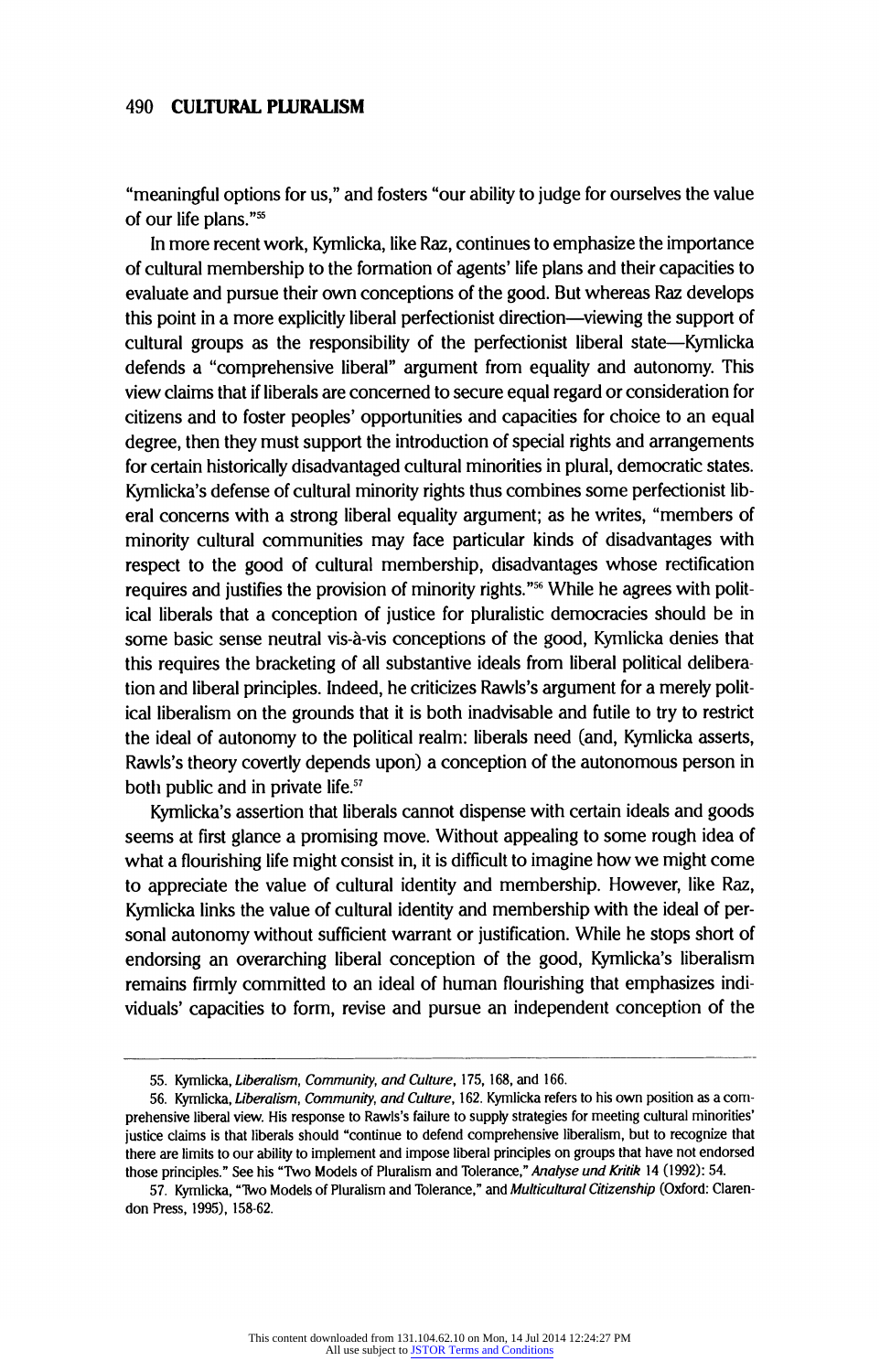**good. Kymlicka's criticisms of Rawls, as well as his own proposals for group-differentiated cultural rights, reflect his belief that we cannot achieve the conditions for individual autonomy, nor the extensive equality demanded by comprehensive liberalism, unless citizens enjoy secure membership in one or another flourishing cultural community.** 

**Since Kymlicka does not have a general theory of the good to underpin his proposals for cultural rights, the scope and content of his argument for cultural minority rights are directly shaped by the few liberal ideals that he does endorse. Whether Kymlicka's approach can help to secure substantive respect, recognition, and concrete rights and provisions for a wide range of cultural groups thus rests squarely upon his interpretation and application of the norms of autonomy and equality. Before turning to a discussion of the merits of his strategy, it is instructive first to consider Kymlicka's concrete political proposals and his views on perfectionism. He considers group-specific rights and "external protections" for otherwise viable ethnic and cultural minority communities as necessary to secure equal chances for minority citizens to pursue their own conceptions of the good, and proposes a wide**  range of measures aimed at achieving social, political and economic equality.<sup>58</sup> **Indeed, Kymlicka derives a wider range of cultural rights from his comprehensive liberal view than does Raz, identifying three types of external protections that plural, democratic states might introduce: special group representation rights (e.g. within mainstream political institutions); self-government rights to transfer power to local units on such issues as language and culture; and "polyethnic rights" to protect religious and cultural practices, especially of immigrants (who, as recent rather than long-standing and/or founding communities, do not merit self-government rights). At the forefront of Kymlicka's mind is the example of Canada, which in recent years has seen the introduction of special French-language laws, the return of lands to some Aboriginal peoples, and calls for special representation rights for groups underrepresented in inter-governmental bodies.59** 

**Despite the fact that Kymlicka justifies his extensive political proposals for "group-differentiated rights" by pointing to the role of cultural identity and membership in human flourishing, his argument is only weakly liberal perfectionist. He believes liberals should appeal freely to certain comprehensive goods, notably autonomy, to justify social and political arrangements that will give vulnerable cul**tural communities equal chances of survival.<sup>®</sup> However, unlike Raz, Kymlicka does

**<sup>58.</sup> Multicultural Citizenship, 36-37.** 

**<sup>59.</sup> Multicultural Citizenship, 37-38. Kymlicka draws several kinds of distinctions here, with national minorities such as Aboriginal groups at one end of the spectrum, deserving land concessions and self-government rights, and recent, recent immigrants at the opposite end, deserving fewer protections. He also attaches the important proviso that to merit state protections and support, cultural groups must be deemed essentially viable but "unequal" or vulnerable due to past or present state actions.** 

**<sup>60.</sup> As Thomas Hurka notes, Kymlicka's argument is an odd admixture of egalitarianism and indirect perfectionism: "Kymlicka is... a philosophical perfectionist, believing that some lives are intrinsically higher**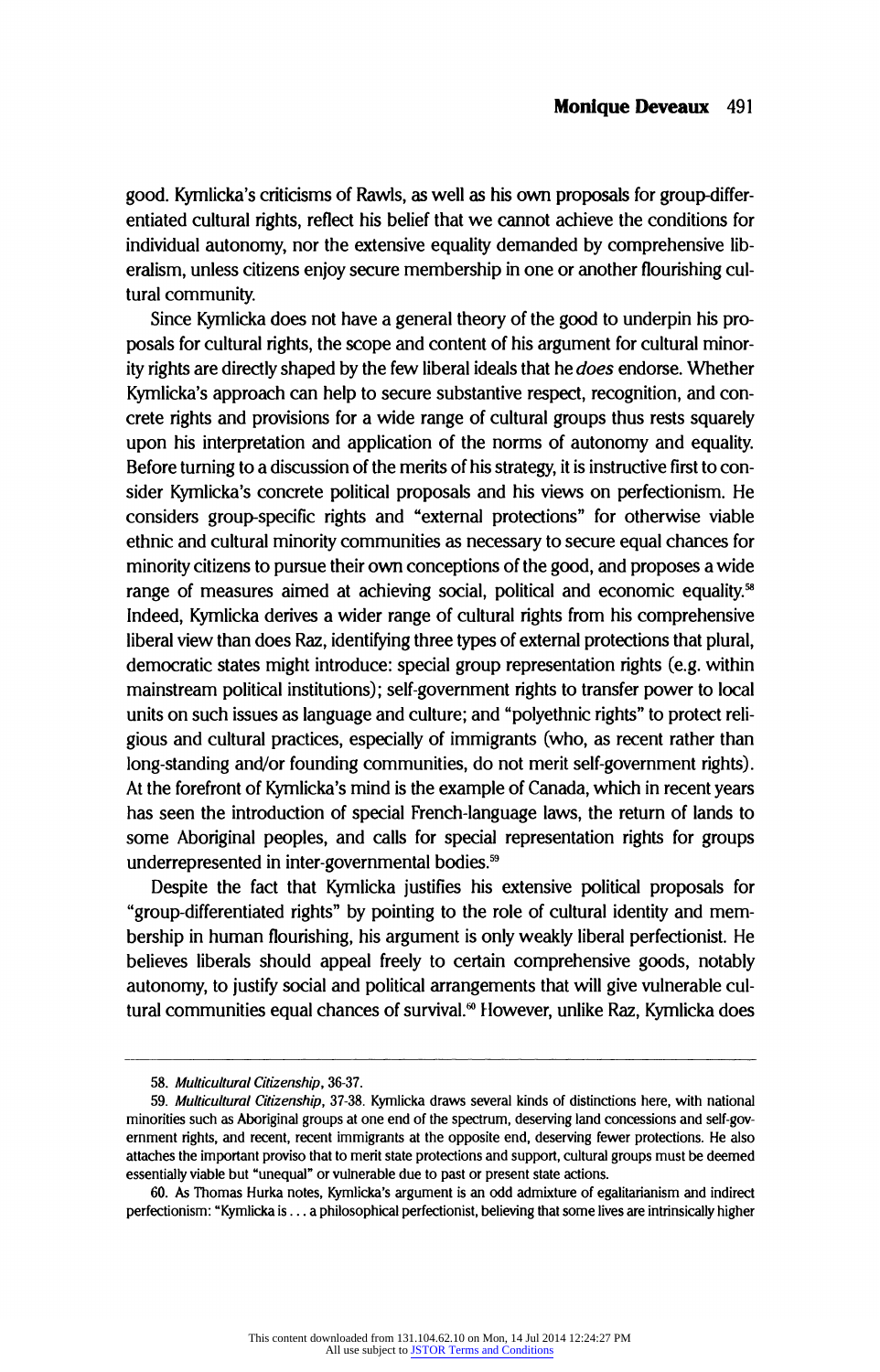**not think the state's role should extend to encouraging worthwhile ways of life nor discouraging worthless or repugnant ones (though, as we shall see, he draws the limits to liberal toleration in much the same place as Raz does). Rather, he sees perfectionism as fundamentally about the ranking of ideals and conceptions of the good, and believes that since no acceptable procedures for ranking can be found, we should reject an overall strategy of state perfectionism. Instead, it is in virtue of the importance of culture for individuals' capacities for choice, and the principle of equal regard for citizens, that the state has positive duties to protect the conditions of choice for members of all cultures.6'** 

**Kymlicka shares Rawls's view that hierarchical forms of perfectionism are destructive of cultural diversity and individual liberty, but for pragmatic rather than for philosophical reasons. He is particularly concerned about the practical consequences that state perfectionism might hold for cultural minorities, who are often less able to defend their particular conceptions of the good within mainstream institutions. Even a "democratic" perfectionism-which Kymlicka defines as "the public ranking of the value of different ways of life... through the collective political deliberation of citizens, rather than through the secret or unilateral decisions of political elites"-poses unacceptable threats to equal justice. This is because it would require that those groups who wish to demand support or special recognition from the government first "publicly formulate and defend their conception of the good" according to liberal-defined standards and styles of political engagement, and to convince others of the merits of their cases. Due to social, economic, and political marginalization, many cultural minorities may be particularly ill-equipped to do this. Kymlicka is thus worried that overt state perfectionism would unfairly discriminate**  against cultural minorities, and so violate liberal principles of equal justice.<sup>62</sup> As this **brief sketch suggests, Kymlicka rejects monistic and hierarchical forms of perfectionism in favor of a more moderate, Millian perfectionist liberalism that foregrounds individual liberty. His thesis that special rights for cultural minorities are required so as to secure the circumstances for personal choice (and to make good on the promise of liberal equality) invokes the more specific and controversial ideal of autonomy. Like Raz, Kymlicka is faced with the challenge of providing a strong** 

**or finer.... But he does not endorse state perfectionism; on the contrary, he defends state neutrality. Though the best state is the one that most promotes good lives, the state should not aim at this goal directly." See his "Indirect Perfectionism: Kymlicka on Liberal Neutrality," The Journal of Political Philosophy 3 (1995): 38.** 

**<sup>61.</sup> Kymlicka, "Liberal Individualism," 902-03.** 

**<sup>62.</sup> Specifically, Kymlicka is concered that even "democratic perfectionism" would require that cultural groups operate like "interest groups," and that this in turn would require a more intensive form of promotion than minorities are necessarily capable of: "state perfectionism raises the prospect of a dictatorship of the articulate and would unavoidably penalize those who are inarticulate." More generally, he worries**  that "state perfectionism would in fact serve to distort the free evaluation of ways of life, to rigidify the dom**inant ways of life, whatever their intrinsic merits, and to unfairly exclude the values and aspirations of marginalized groups within the community." See "Liberal Individualism," 900.**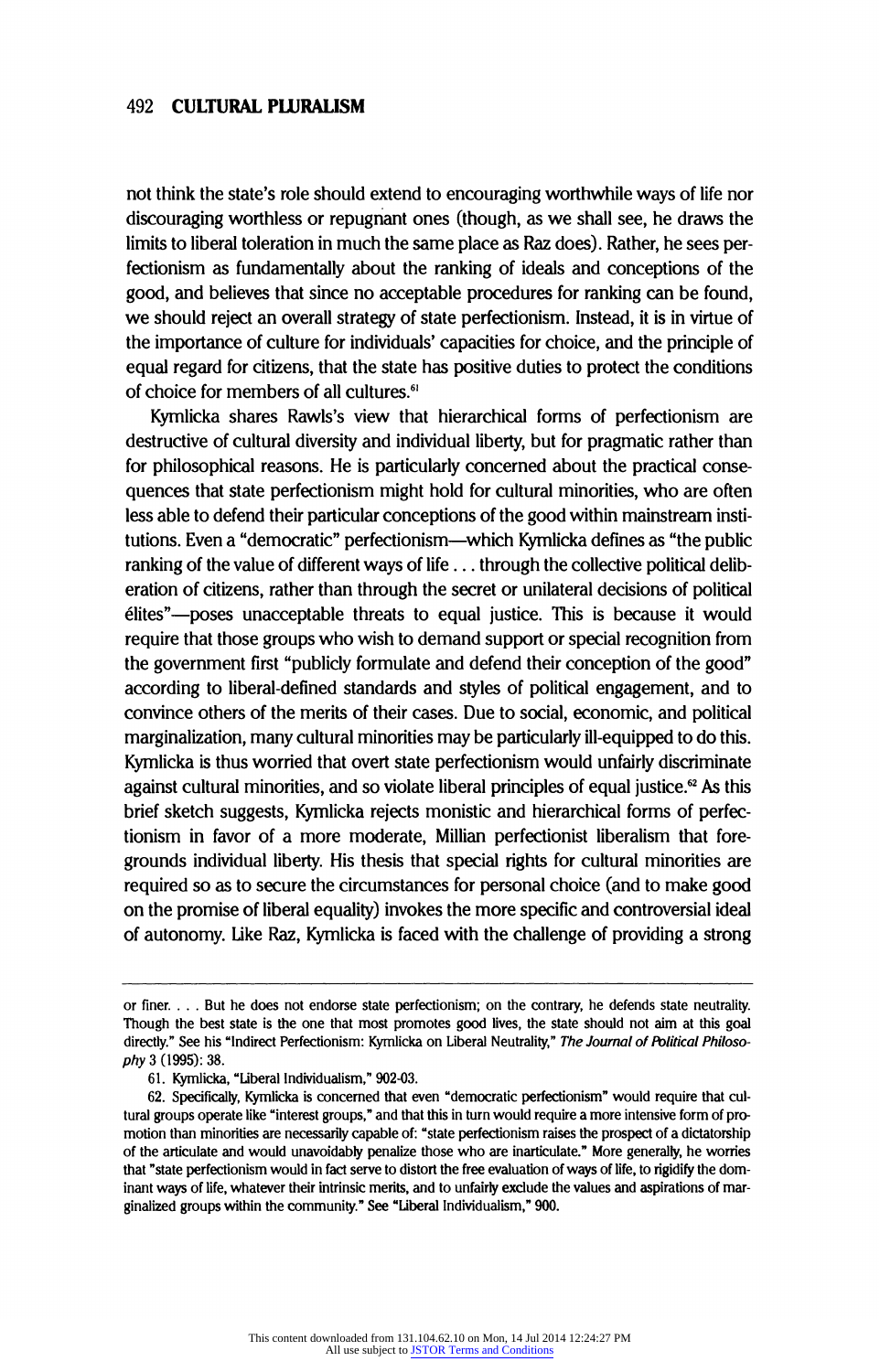**argument to defend the claim that cultural identity and membership are valuable primarily insofar as they support individual members' capacities and opportunities for independence and choice; and he must furthermore show why groups which do not help to secure members' independence forfeithe support and protection of the liberal state.** 

**For reasons similar to those encountered by Raz, Kymlicka faces considerable difficulties at this juncture. Certainly, both writers are correct to suggest that membership in a secure cultural group fosters individual members' capacities for personal independence in a general sense, by educating and socializing them into**  adulthood. Kymlicka insists that "liberals should recognize the importance of peo**ples' membership in their own societal culture, because of the role it plays in enabling meaningful individual choice and in supporting self-identity."6 But does his account of the value of cultural membership support this conclusion? And does it mesh with cultural groups' own accounts of why their cultural identities and forms of community are essential to their well-being? Rather than citing "meaningful individual choice" as the most important benefit of cultural membership, members of cultural minority groups might stress the ways in which membership provides a sense of place and belonging-a secure and stable context that provides emotional and psychological stability partly by delimiting the chaotic and confusing array of lifestyle choices in the modern world. Cultural membership may provide members with opportunities for living a self-directed life, or for making independent life choices; but equally, it may not. But cultural membership does far more than this: it instills members with a sense of collective identity and belonging, and may also help to temper the emotional and psychological difficulties associated with making major life choices. This (admittedly partial) account of the value of membership is compatible with some aspects of Kymlicka's and Raz's liberalism, but it sits uneasily with the emphasis both writers place on the value of individual freedom and choice.** 

There are at least two further reasons to resist Kymlicka's "autonomy argument" **as shorthand for why cultural identity and membership are central to people's wellbeing. First, it is important that an account of the value of these features should resonate with the reasons that cultural minorities themselves would give. As I've suggested, members of minority groups (especially more traditional ones) by no means unanimously affirm the ideal of personal autonomy, nor would they necessarily accept it as the overriding reason for introducing special political arrangements to support their ways of life. More typically, such groups appeal to the identity and autonomy of their community as a whole, and to the importance of preserving distinctive practices and traditions. They may offer these sorts of reasons, for example, in defending customary marriages, career choices, and a range of** 

**<sup>63.</sup> Multicultural Citizenship, 105.**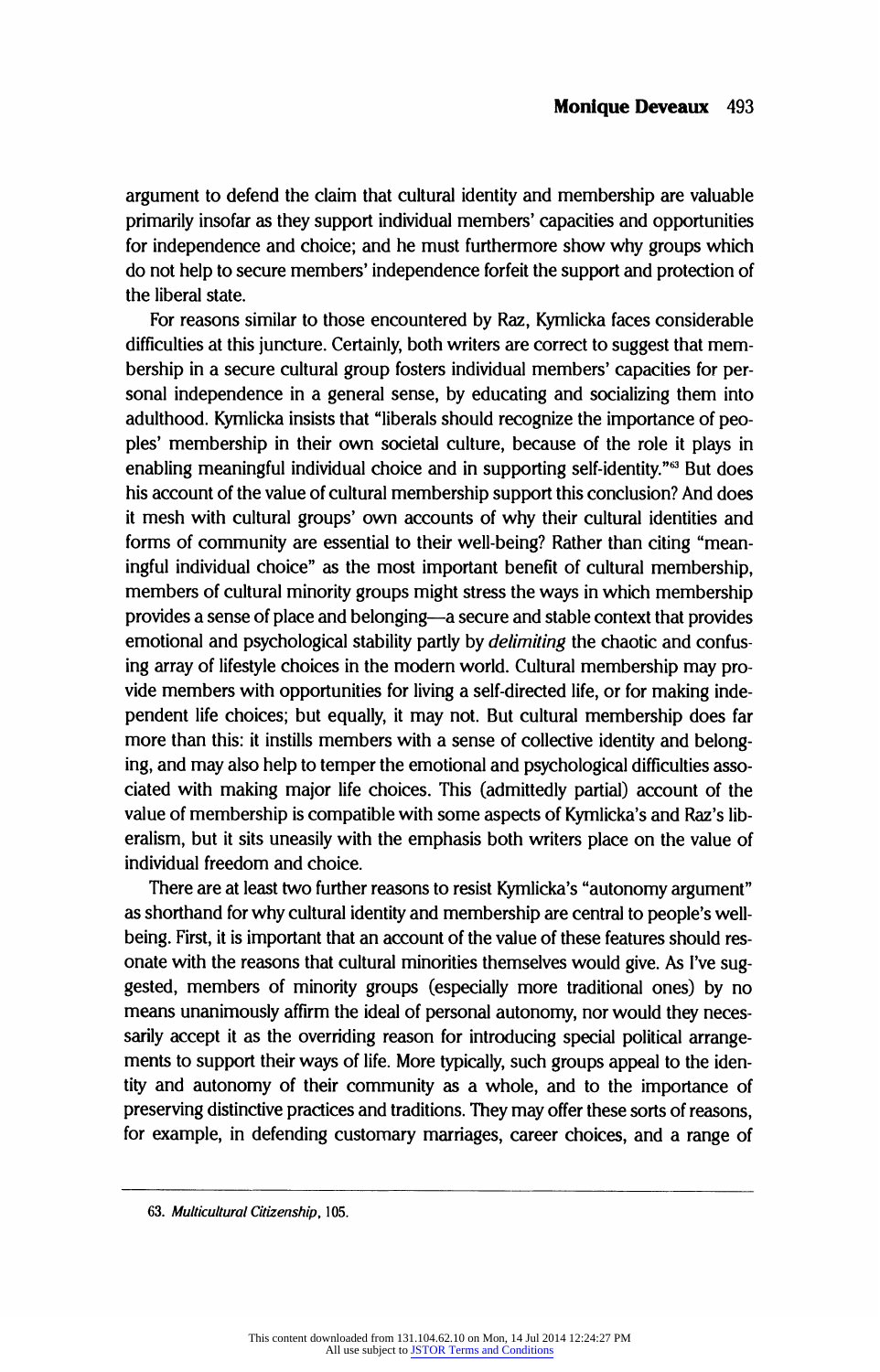**social arrangements. Second, we should reject aspects of Kymlicka's account of the value of cultural identity and membership because it leads to unjustified and very possibly unnecessary restrictions on the range of social differences liberals will have reason to recognize and support. Kymlicka's liberal perfectionist principles impose two limits on minority rights, limits that derive from the priority he assigns to personal autonomy: (i) these rights cannot include "internal restrictions" applied by minority group leaders that destroy certain members' abilities to make choices about their lives, or which violate the basic civil and political liberties of their members; and (ii) "external protections are legitimate only in so far as they promote equality between groups."6 There are of course good reasons to endorse these limits in many cases where groups impose serious internal restrictions on their members. However, as with Raz, Kymlicka's argument cannot help us to distinguish**  between overtly illiberal groups that restrict their members in coercive ways (which **democrats cannot support) and merely non-liberal communities with more heteronomous ways of life (which democrats could potentially support). It is because Kymlicka cites support for personal autonomy as foremost among the reasons to introduce special arrangements and rights for minority groups that he must take a rather narrow view of the range of cultures the state should assist, and a rather**  broad view of those which it must restrict.<sup>65</sup>

**The limitations of Kymlicka's perspective come into clearer focus when we consider the case of demands in Britain for state support for sex-segregated Muslim schools (Protestant, Catholic and many Jewish schools currently enjoy state funding). In important ways, this form of schooling might diminish students' personal autonomy as defined by Kymlicka, since children educated in a traditional religious environment would be discouraged from taking up other lifestyles or mores that conflict with Islam. However, there are certainly other individual and collective benefits to be gained: a sense of place and belonging; reprieve from the constant sense of being culturally different (and perhaps from harassment by teachers and classmates); and in some instances, improved academic performance. Based on Kymlicka's account of the value of cultural membership and the central importance of members' personal autonomy, liberals would have to reject the demand for Muslim schools, if this form of schooling indeed hampers the development of students' independence. Indeed, this is just the position Kymlicka takes: demands for state funding for independent Muslim schooling reflect attempts by illiberal minority lead**ers to gain "the legal power to restrict the liberty of its own members, so as to preserve its traditional religious practices."<sup>66</sup> In rejecting state-supported Muslim **schools out of hand, however, Kymlicka has ranked the ideal of personal autonomy** 

**<sup>64.</sup> Multicultural Citizenship, 152-53.** 

**<sup>65.</sup> A laissez-faire approach is precluded by Kymlicka's welfarist commitments.** 

**<sup>66. &</sup>quot;lWo Models of Tolerance," 39.**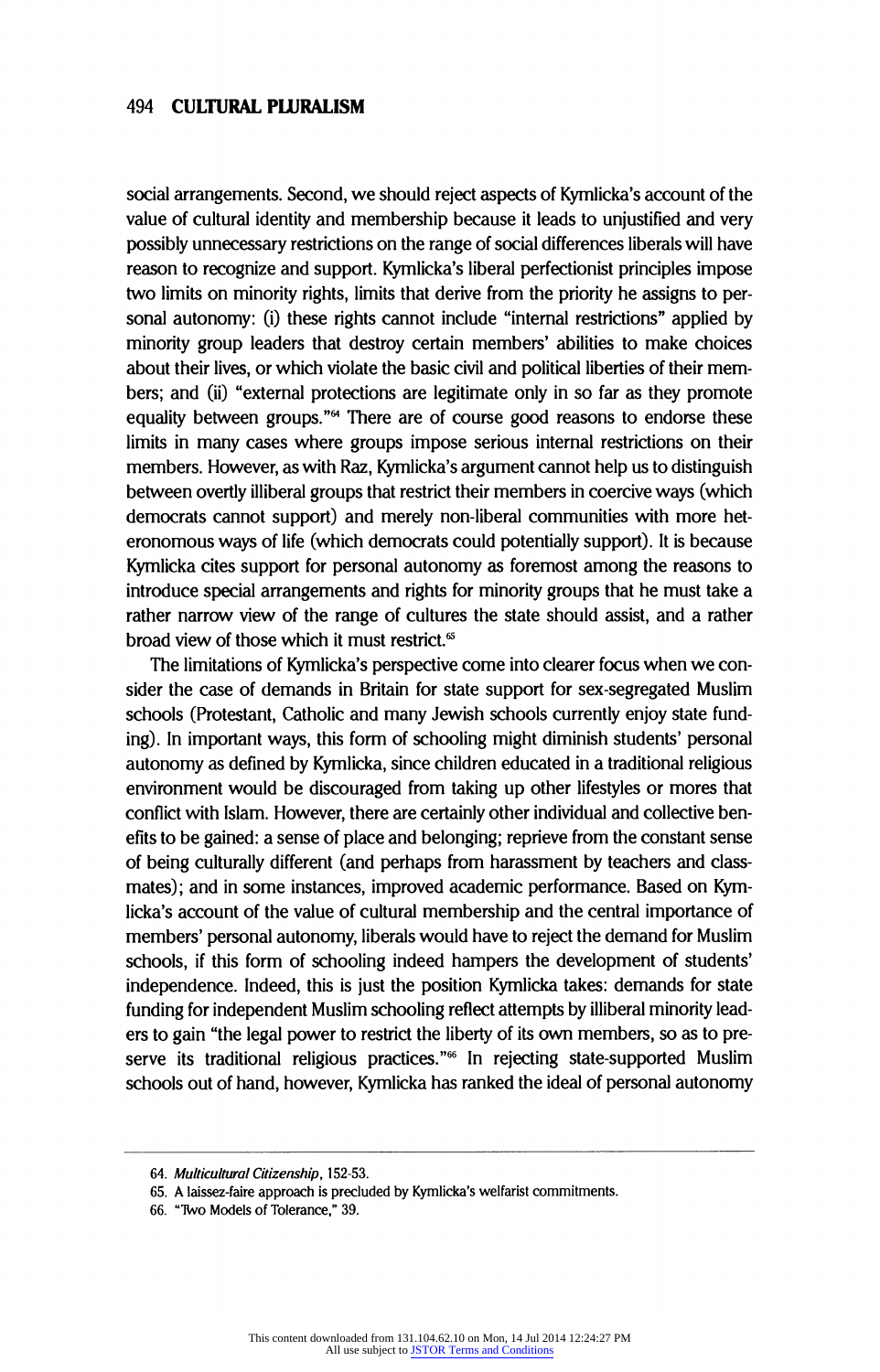**over other possible goods-especially collective goods-without adequate defense.67 While there may be good reasons to consider rejecting proposals for state-maintained Muslim schools, it is surely wrong to view such requests as necessarily outside the scope of liberal justice.8** 

**The difficulty with Kymlicka's liberal argument for the value of cultural membership is that it insists unreasonably (though quite deliberately) upon the priority of personal autonomy as a regulative ideal for diverse citizens and communi**ties living within plural, democratic states.<sup>69</sup> A broader account of the value of **cultural membership, incorporating some of the aspects I've discussed here, accepts that the value of membership does not reduce to the ways in which groups foster their members' personal independence. Indeed, the best account would not emphasize any single reason for valuing cultural identity and membership, for it would appreciate that reasons can differ across cultures. Nor need it imply a position of cultural relativism. Rather, this approach suggests that cultural groups that seek specific social and political rights and arrangements within democratic states must have a hand in articulating why it is that their cultural identities and memberships are important to them and also deserving of protection. Similarly, much more emphasis needs to be put on internal political criticism in deciding whether to permit or restrict certain traditional practices that offend liberal sensibilities, in addition to the importance of debate, discussion, and dissent within and between cultural communities.70** 

# **IV. The Limits of Perfectionist Reasoning**

**My critical discussion of Raz and Kymlicka yields two conclusions. First, a defense of cultural rights that views cultural identity and membership as important mainly insofar as these support the development and exercise of individual autonomy fails to capture much of what is valuable about these features. Although cultural membership no doubt supplies members with rudimentary capacities for** 

**<sup>67.</sup> Margaret Moore also criticizes Kymlicka for adopting a conception of community that emphasizes individual choice over collective goods. She suggests that as a result, Kymlicka dismisses internal restrictions**  in cultural minority communities without adequate consideration.  $\rightarrow$  Moore, "Liberalism and the Ideal of **the Good Life," Review of Politics 53 (1991): 685.** 

**<sup>68.</sup> For a critique of Kymlicka's view, see Tariq Mohood, "Kymlicka on British Muslims," Analyse & Kritik, 15 (1993): esp. 90.** 

<sup>69.</sup> At times, Kymlicka appears to concede that not all cultural minority groups can be expected to **adhere to liberal norms. However, his concession amounts to the problematic view that liberals should allow the ideal of equality to be interpreted less strictly in cultural minority communities. He views equality between the minority and majority groups as essential, but not necessarily within cultural communities. See Multicultural Citizenship, 113, 152, and 169.** 

**<sup>70.</sup> For a useful discussion of the issue of "internal criticism"" see Martha Nussbaum and Amartya Sen, "Internal Criticism and Indian Rationalist Traditions," in Relativism: Interpretation and Confrontation, ed. Michael Krausz (Notre Dame, IN: Notre Dame University Press, 1989).**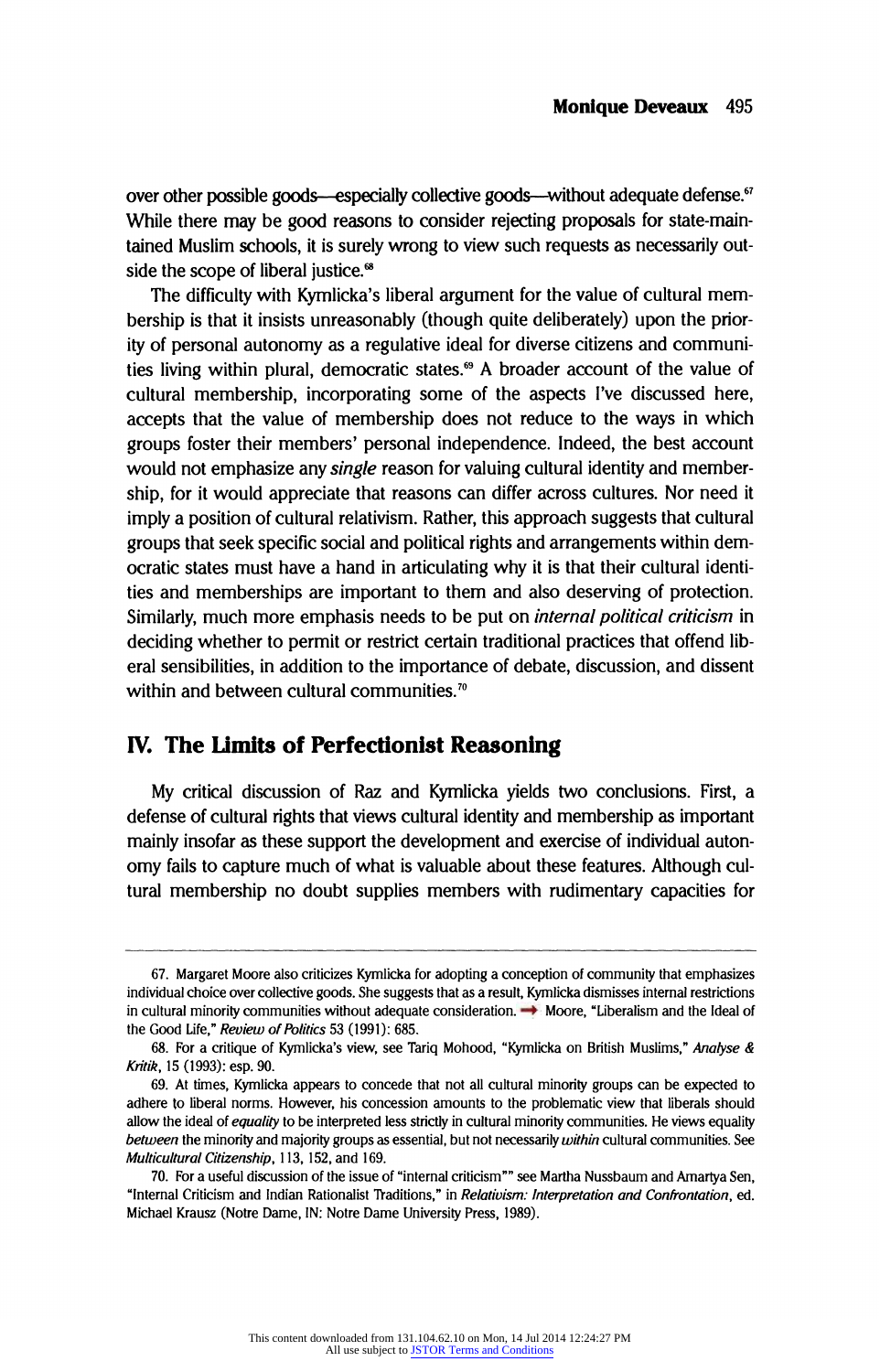**independence and choice, Kymlicka and Raz make the stronger-and I believe, undefended-claim that the main benefit of belonging to a cultural group is the access to opportunities and options that it provides. There are good reasons to think that this view does not fully reflect communities' own views about why cultural membership and collective identity is important. Ethnic, religious, and linguistic groups may furnish members with a sense of collective identity and belonging, and help them to negotiate their way through fractured social worlds. Just as members of a dominant culture may seek psychological and emotional security in their families or local communities, members of cultural minorities may look to their group's mores, traditions, and beliefs to achieve some sense of security and normative grounding. They may well also reject the liberal view that a valuable life consists in forming, revising, and pursuing one's own conception of the good.** 

**Second, by reducing the value of cultural identity and membership to the roles that these may play in fostering individuals' autonomy and self-identity, both Kymlicka and Raz restrict the range of cultural groups that liberal societies have reason to recognize politically, and which may deserve certain cultural rights and forms of constitutional recognition. While communities that consistently jeopardize or restrict their members' capacities and opportunities to make any decisions about their own lives (and those of their immediate families) violate democratic principles and so forfeit the protection of the liberal state, many traditional religious and ethnic communities that do not actively encourage or foster their members' capacities to form and pursue independent life plans may still deserve respect and accommodation. As the examples of Muslim schools and Amish opting out of mainstream education showed, there are reasons to support some traditional cultural structures that sit uneasily with liberal sensibilities. At the very least, there are no good grounds for rejecting such practices in advance of extensive public deliberation with the cultural groups concerned.** 

**Kymlicka's and Raz's strategy for dealing with conflicts between individual rights and freedoms on the one hand and demands for collective, cultural provisions rights on the other is to suggest that where these clash, the former trump the latter. Their justification for this move, however, reflects a normative ranking of ideals that seems inappropriate for plural liberal states, and which many cultural minority communities could not accept (nor do Kymlicka or Raz provide good reasons why they should). We need of course to consider carefully whether to discourage or restrict certain social practices and to balance the rights and liberties of individuals against calls for collective cultural rights by some cultural groups. However, an adequate approach to cultural diversity must do more than simply apply existing liberal norms and ideals to dilemmas in culturally plural societies. Working out equitable arrangements that will enable cultural groups to preserve their identities, language, and ways of life-and in the case of territorially concentrated national minorities, to enjoy some measure of self-determination-surely cannot be accomplished without the direct participation, and where possible agreement, of those groups.**